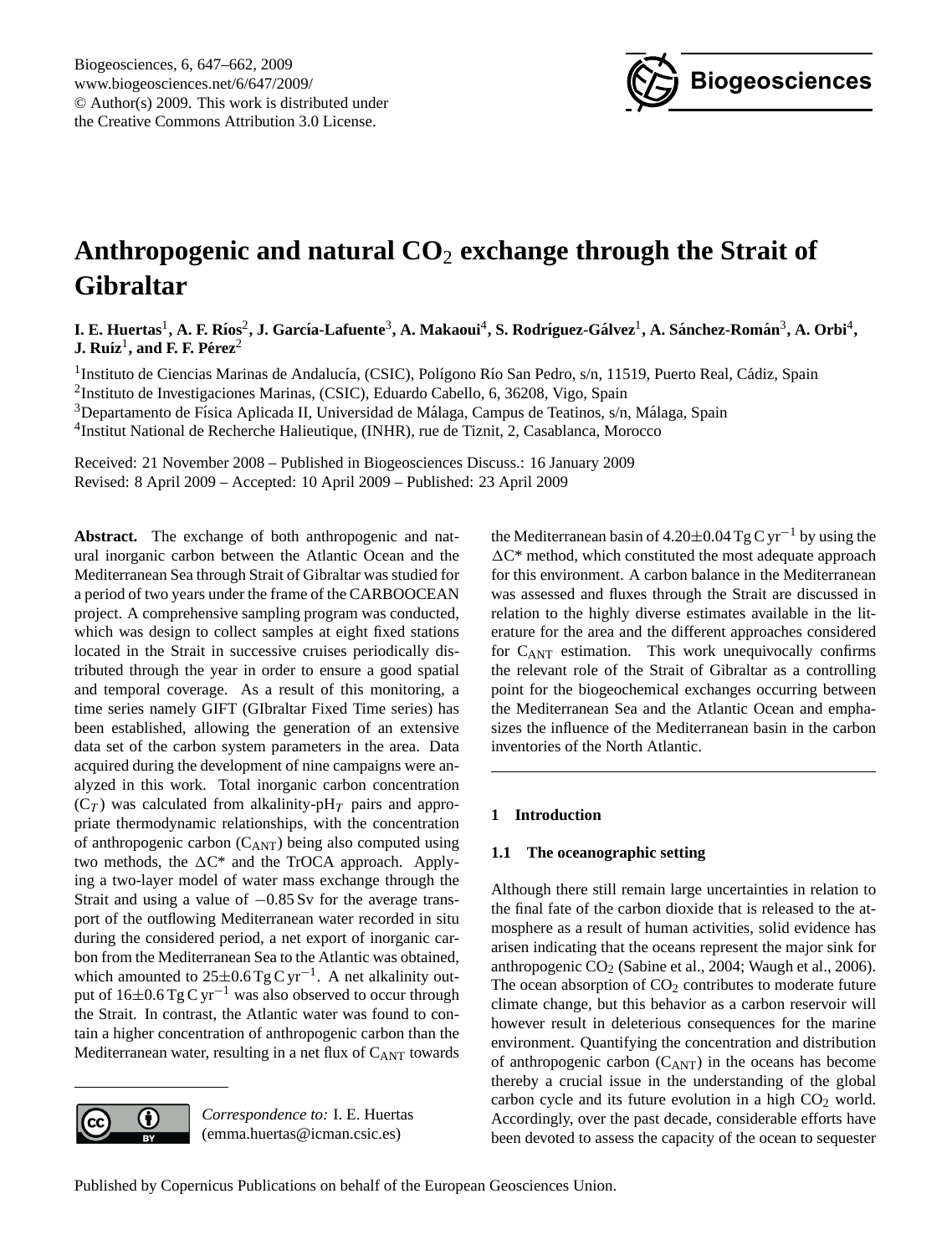$CO<sub>2</sub>$  and the predicted changes brought about by the associated acidification. Nevertheless, the computation of  $C_{\text{ANT}}$ that is taken up by the oceans faces a considerable constrain, which is the impossibility to be measured directly in situ, as it can not be chemically discriminated from the bulk of natural carbon present in seawater. In order to overcome this limitation, several models for the indirect estimation of CANT based on different tracers have been developed (Touratier et al., 2007 and references therein).

Among these models, those denominated back-calculation techniques were the first to estimate anthropogenic  $CO<sub>2</sub>$  from discrete inorganic carbon measurements, considering their variability due to remineralization of organic matter and carbonate dissolution (Brewer, 1978; Chen and Millero, 1979). Gruber et al. (1996) improved later this method by adding the quasi-conservative tracer C<sup>∗</sup> , derived from the estimate of the water mass age from tracers such as CFC-11, CFC-12, tritium  $({}^{3}H)$  and helium  $({}^{3}He)$ . A recent comprehensive analysis based on this method ( $\Delta C^*$  hereafter) has evidenced that the oceanic sink has accounted for ∼48% of the overall fossil-fuel and cement-manufacturing emissions and reported a global ocean anthropogenic  $CO<sub>2</sub>$  sink of 118±19 Pg C (Sabine et al., 2004). This budget was later confirmed by Waugh et al. (2006) using the transit time distribution (TTD) method, a different approach proposed earlier (Thomas et al., 2001; Hall et al., 2002). Even though it appears that comparisons between  $C_{\text{ANT}}$  estimates obtained with different methods show some substantial differences in both its exact number and spatial distribution (Vázquez-Rodríguez et al., 2009), the majority of the analysis performed up to date have agreed to conclude that the North Atlantic represents the oceanic region containing the highest vertically integrated concentrations of anthropogenic  $CO<sub>2</sub>$ (Lee et al., 2003; Key et al., 2004; Sabine et al., 2004; Waugh et al., 2006). This finding has been also confirmed by regional studies using either the back-calculation technique (Ríos et al., 2001; Pérez et al., 2002) or an alternative  $C_{\text{ANT}}$ assessment model, the TrOCA method, which considers the tracer TrOCA combining oxygen, inorganic carbon and total alkalinity (Touratier and Goyet, 2004b).

On the other hand, within the large-scale scenario of the global ocean as the major reservoir for  $C_{\text{ANT}}$  storage, there have been certain areas traditionally excluded from carbon budget inventories. This has been the case of marginal seas, semi-enclosed seas and continental shelves, which were ignored due to the reduced number of accurate data available for these regions and the fact that their specific surface was considered insignificant in relation to the open ocean domain (Borges et al., 2006). Recently, the need to include the role of such areas in the capture of anthropogenic  $CO<sub>2</sub>$  has been recognized (IPCC, 2007), not only because of the magnitude of the biogeochemical processes taking place in coastal margins but also because of the considerable human pressure they suffer. These two circumstances make these areas especially vulnerable to global change, and particularly those located in middle latitudes where seasonal temperature fluctuations markedly regulate the temporal dynamics of the carbon system.

Among these regions, it is a generally accepted opinion that the Mediterranean Sea plays a relevant role in the global circulation of the Atlantic Ocean (Hecht et al., 1997; Serra and Ambar, 2002; Carton et al., 2002), contributing significantly to the biogeochemical inventory of the North Atlantic (Dafner et al., 2001a; Dafner et al., 2003) and being recognized as a source of inorganic carbon for the Atlantic open ocean (Aït-Ameur and Goyet, 2006; de la Paz et al., 2008a). In fact, Ríos et al. (2001) showed that the  $C_{\text{ANT}}$  advected by Mediterranean Water (MW) was the most important contributor to the total  $C_{\text{ANT}}$  advected into the Eastern North Atlantic, representing 59%. Furthermore, a later study demonstrated that the transport of Mediterranean outflowing water (MOW) across the Gulf of Cádiz drove a considerable drawdown of  $C_{\text{ANT}}$  in the region, assuming a  $C_{\text{ANT}}$  concentration of 35  $\mu$ mol kg<sup>-1</sup> associated to MOW passing through the Strait of Gibraltar (Álvarez et al., 2005). Appling the TrOCA tracer, Aït-Ameur and Goyet (2006) calculated the net export of CANT from the Mediterranean Sea to the Atlantic Ocean through the Strait of Gibraltar, obtaining that the former constituted a significant source of anthropogenic  $CO<sub>2</sub>$  for the latter, because of the elevated  $C<sub>ANT</sub>$  concentration contained in the MOW. In addition, it is well established that the Mediterranean Sea is characterized by a high alkalinity (Santana-Casiano et al., 2002; Schneider et al., 2007; de la Paz et al., 2008a), being also supersaturated with respect to calcite and aragonite (Schneider et al., 2007). Moreover, results presented by Schneider et al. (2007) show that main alkalinity inputs come into the basin from the Black Sea along with river discharge, with carbonate sedimentation appearing to be the major sink for alkalinity. A recent study has pointed that the higher inorganic carbon concentration present in the MOW in relation to the Atlantic inflow (AI) as a result of the intense remineralization occurring in the Mediterranean basin (Dafner et al., 2001b; Béthoux et al., 2005), is responsible for a net carbon transport to the North Atlantic, with the exchange being markedly sensitive to the interface definition between both water bodies (de la Paz et al., 2008a). Therefore, evidence from a variety of sources seems to indicate that the Mediterranean participates significantly in the export of carbon to the Atlantic, which would exacerbate the accumulation of  $C_{\text{ANT}}$  into this carbon enriched region. Consequently, in the present context of global change, assessing carbon transport through the Strait of Gibraltar has become a relevant issue both for the Mediterranean environment and for ocean circulation and climate variability.

With the aim to quantify carbon exchange between the Atlantic and the Mediterranean and evaluate concomitantly the response of the Mediterranean basin to global change, a joint Spanish-Moroccan monitoring time series namely GIFT (GIbraltar Fixed Timeseries) has been implemented in the Strait of Gibraltar (CARBOOCEAN project;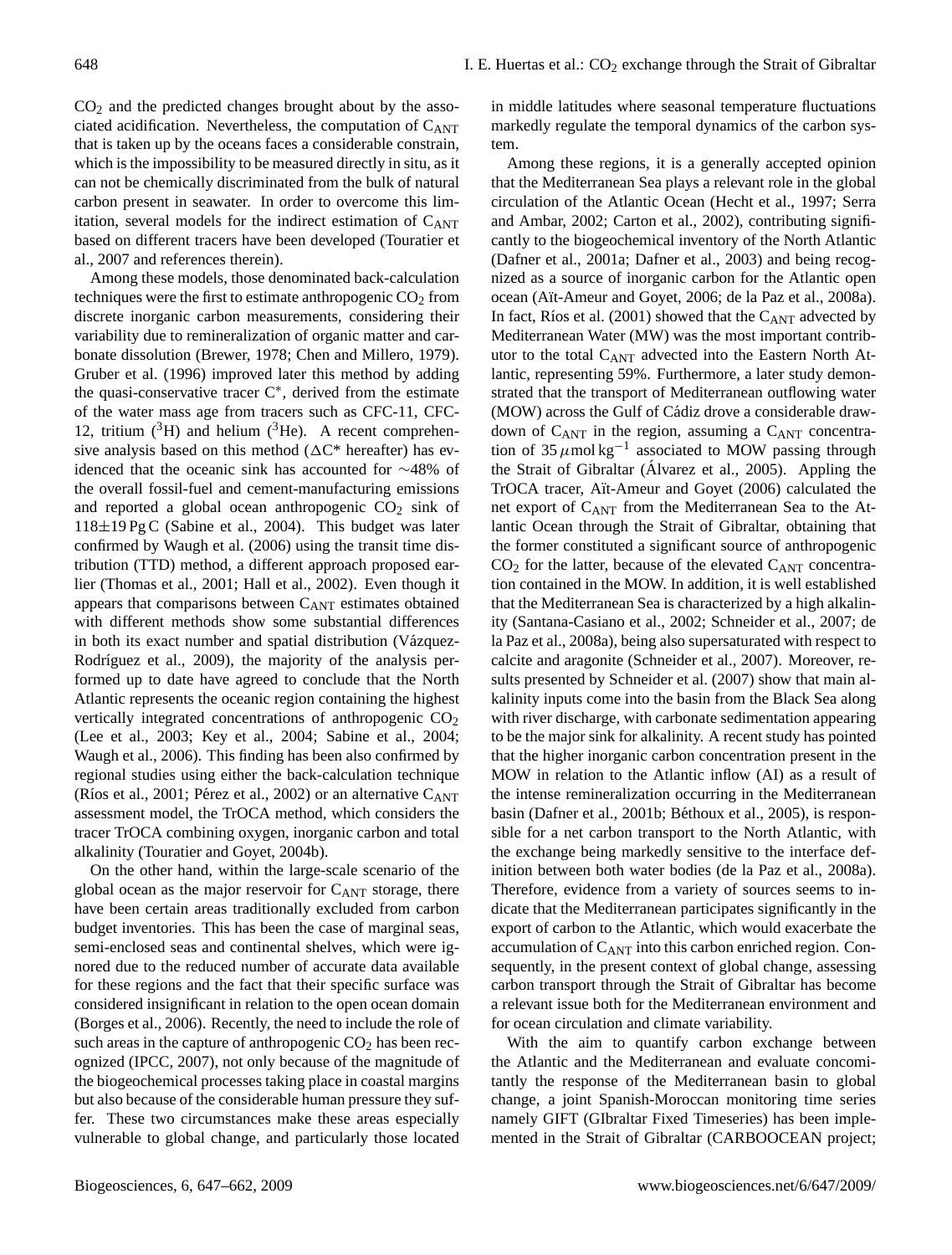

**Fig. 1.** The Strait of Gibraltar bathymetry and the grid of stations sampled during cruises performed from May 2005 to July 2007. CS and ES indicate the location of the sills of Camarinal and Espartel, respectively.

[http://www.carboocean.org\)](http://www.carboocean.org). Here, data obtained during more than two years of measurements (from May 2005 to July 2007) performed in the area are presented. This work then focuses on the dynamics of the inorganic carbon in the Strait, analyzing the transport of  $C_{ANT}$  that occurred between the Atlantic and the Mediterranean through different approaches and considering the mechanisms governing the carbon balance in this key oceanic node.

## **1.2 The study area**

The Strait of Gibraltar is the only dynamically relevant connection of the Mediterranean Sea with the World's Ocean. It is a narrow and shallow channel with an east–west orientation that possesses a minimum width of 14 km on the Tarifa Narrows (Fig. 1) and an average depth of about 600 m. Thirteen kilometers westward of the Tarifa Narrows lies the main bathymetric sill of the Strait, the Camarinal sill (CS, Fig. 1), with a maximum depth of about 285 m and a cross-area of about  $7.86 \text{ km}^2$  (Guimerans et al., 1988). A second sill, the Espartel sill (ES, Fig. 1) is situated 21 km west of the former and has a maximum depth of 358 m (La Violette and Lacombe, 1988). The circulation in the Strait has been classically described as a two-layer system: a surface eastward Atlantic water inflow (AI) and a deep westward outflow of saltier (and denser) Mediterranean water (MOW). In the long term, the former is slightly greater than the latter in order to balance the freshwater deficit of the Mediterranean basin.

Water exchange through the Strait is subjected to the influence of different mechanisms that present diverse frequency of variability, from daily to seasonal or interannual scale, such as tidal currents, winds or atmospheric pressure variations (García-Lafuente et al., 2002; Vargas et al., 2006). The AI is formed by the mixing of the North Atlantic Surface Water (NASW, salinity of about 36.46), North Atlantic Central

Water (NACW, salinity less than 36.06) and Spanish Coastal Water (with salinity  $<$ 36.10), which is basically NASW residing in the continental shelf of the Gulf of Cadiz that has been modified by coastal processes (Criado-Aldeanueva et al., 2006). Similarly, the MOW is a mixture of intermediate and deep waters residing in the Mediterranean Sea, basically Levantine Intermediate Water (LIW) formed in the eastern Mediterranean basin, which flows across the Strait of Sicily into the western basin, and the Western Mediterranean Deep Water (WMDW) formed in the Gulf of Lions that occupies the bottom layer. Due to the complexity of the hydrodynamic processes within the Strait, water masses contributing to the AI or to the MOW appear either intermittently, as it is the case of the less abundant NACW in the AI (Gascard and Richez, 1985; Macías et al., 2006, 2008), or mixed in changing proportions throughout the year, as is the case of WMDW in the MOW (García-Lafuente et al., 2007), creating considerable spatial and temporal variations in the position and intensity of the water bodies. In addition, mixing and water entrainment between AI and MOW in the Strait originate an interfacial layer where oceanographic properties change gradually. This interfacial layer, often called Atlantic-Mediterranean interface (AMI), has a significant thickness and contributes appreciably to the exchanged flows (Bray et al., 1995). The AMI is characterized by a well-developed halocline through which salinity changes by about 2 units (Candela et al., 1989). However, the inverseestuarine exchange can still be approximated as a two-layer system with mean net transport  $Q_0=Q_A+Q_M\approx 0.05$  Sv (Sverdrups,  $1 \text{ Sv} = 10^6 \text{ m}^3 \text{ s}^{-1}$ , equivalent to a net evaporation of  $0.6 \text{ m y}^{-1}$  in the Mediterranean and where  $Q_A$  is positive and represents the AI transport and  $Q_M$  negative and equivalent to the MOW transport. In this work, this two-layer system scheme will be used for computation of carbon fluxes through the Strait and sub indices A and M will then designate the upper Atlantic layer and the lower Mediterranean layer, respectively.

It is worthy to point out that the complexity of the water circulation in the Strait of Gibraltar, particularly the strong tidal variability, complicates the assessment of the water fluxes through the channel (and the concomitant computation of exchange of substances) and debate has arisen traditionally about which site is the most adequate for monitoring the transport in the area. In fact, the high uncertainty associated to the estimation of the exchange of biogeochemical properties through the Strait has been attributed to the value of the water flux or transport that is used for computation (Gomez, 2003). For instance, values of water transport may vary significantly in the literature from 0.69/−0.65 Sv to 1.77/−1.73 Sv, with a broad range of values in between (Bryden et al., 1994; García-Lafuente et al., 2007). Many are the reasons behind these discrepant values, such as seasonal or inter-annual variations, an insufficient spatial or temporal coverage of the measurements, the omission of the interface movement, or inaccurate estimations of the balance between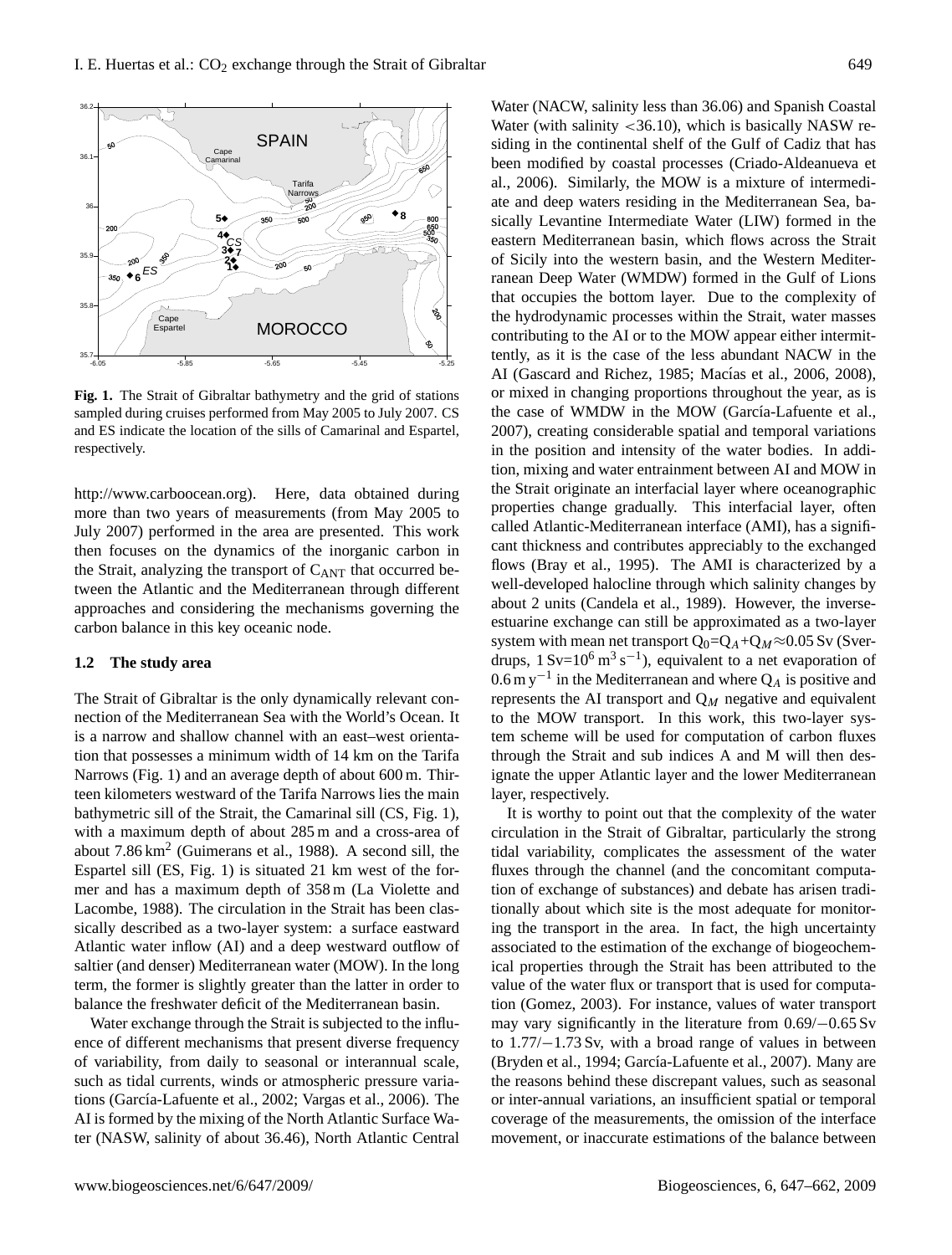

**Fig. 2.** Time series of the Mediterranean water transport  $(Q_M)$  measured in ES section from May 2005 to July 2007. The plotted transport data correspond to daily means during the monitoring period. Solid and horizontal line marks the average value of all data, equivalent to  $-0.85$  Sv.

precipitation and evaporation in the Mediterranean Sea based on budget models. The value of water transport also depends on the section where the measurements are taken along with the salinity criteria chosen to determine the interfacial layer that limits both layers. Therefore, depending upon the magnitude of this key parameter, the exchange of any substance through the Strait of Gibraltar can exhibit variations of even 5-fold for an identical concentration of a given substance (Aït-Ameur and Goyet, 2006).

#### **2 Material and methods**

#### **2.1 Time series of flows**

In this study, ES station has been considered the reference spot for monitoring carbon exchange through the Strait. The selection criterion lies on the hydrodynamics of the area since at this particular place located of the Atlantic side of the Strait, tidal currents in the MOW layer are not strong enough to reverse the subinertial flow that is due to tidal effect and consequently the fraction of MOW that returns to the Mediterranean basin can be considered negligible (García-Lafuente et al., 2007). Located at 35◦ 51.7 N, 5◦ 58.6 W (station 6 in Fig. 1), the permanent presence of a monitoring station allowed the acquisition of the complete bulk of data needed to assess  $Q_M$  during the monitoring period. The mooring, equipped with an uplooking Acoustic Doppler Current Profiler (ADCP), a point-wise currentmeter and an autonomous Conductivity-Temperature-Depth (CTD) probe located at 20 m, 15 m and 10 m above seafloor respectively, was installed in September 2004 and it still records data continuously. More details of the instrumentation and mooring line are available in Garcia-Lafuente et al. (2007). The transport of MOW  $(Q_M)$  through the Strait of Gibraltar after removing tidal contribution (the above called subinertial flow) estimated at ES during the period of study, from May 2005 to July 2007, is plotted in Fig. 2. From this data series, it is evident that  $Q_M$  varies temporary quite markedly, which may be attributed to the influence of processes with different timescales, from the meteorological and tidal-fortnightly time scale to the seasonal variability (García-Lafuente et al., 2007). These rapid and sudden fluctuations observed in the magnitude of the Mediterranean outflow might result in unrealistic values of the carbon fluxes through the Strait if instantaneous values of  $Q_M$  are used for computations, as both variables (water transport and inorganic carbon concentration) have been sampled at very different rates, which prevents the computation of realistic time series of carbon fluxes. Therefore, in order to minimize the considerable aliasing that would be introduced when calculating carbon exchange through the Strait and avoid misinterpretations, a mean value of  $Q_M$  has been used in this study, which was attained averaging the daily mean of the transport obtained from the complete bulk of data shown in Fig. 2 (n=780). This yields an outflow of −0.85±0.13 Sv, which is in good agreement with that previously reported in the area for another two years period, from October 2004 to October 2006 (García-Lafuente et al., 2007). From  $Q_M$  and taking into account the fresh water balance in the Mediterranean basin by considering the net annual evaporation mentioned above, the inflow of Atlantic water  $Q_A$  was also estimated. Calculations of the water transport were performed on both sides of the Strait (represented by stations 6 and 8, Fig. 1) with the aim of establishing a carbon exchange in the area.

## **3 Sampling**

In order to evaluate the exchange of carbon between the Mediterranean basin and the North Atlantic through the Strait of Gibraltar as one of the objectives of the CARBOOCEAN project, 8 stations (Fig. 1) were sampled periodically between May 2005 and July 2007 during nine campaigns conducted on board either the RV *Al Amir Moulay Abdellah* (8) or the *BO García del Cid* (1). The exact dates of the cruises and their identifying acronyms are indicated in Table 1. The 8 stations that constituted the fixed sampling grid were distributed in two perpendicular sections (Fig. 1): one that was formed by stations 1 to 5 ( $5^{\circ}$  44.04 W,  $35^{\circ}$  52.67 N), (5◦ 44.36 W, 35◦ 53.50 N), (5◦ 44.75 W, 35◦ 54.71 N), (5◦ 45.33 W, 35◦ 56.56 N) and (5◦ 45.56 W, 35◦ 58.53 N) and the GIFT section that included the stations 6 ( $5^{\circ}$  58.60 W, 35◦ 51.68 N), 7 (5◦ 44.75 W, 35◦ 54.71 N) and 8 (5◦ 22.10 W, 35◦ 59.19 N). As indicated above, the GIFT leg has been established in the framework of the CARBOOCEAN Project as a timeseries where to assess the temporal variability of the carbon fluxes through the Strait of Gibraltar. Therefore, sampling and on going monitoring are still maintained. At each station, a temperature and salinity profile was obtained with a Seabird 911Plus CTD probe, followed by water sampling using oceanographic Niskin bottles within a rosette. Seawater samples were taken subsequently at five variable depths,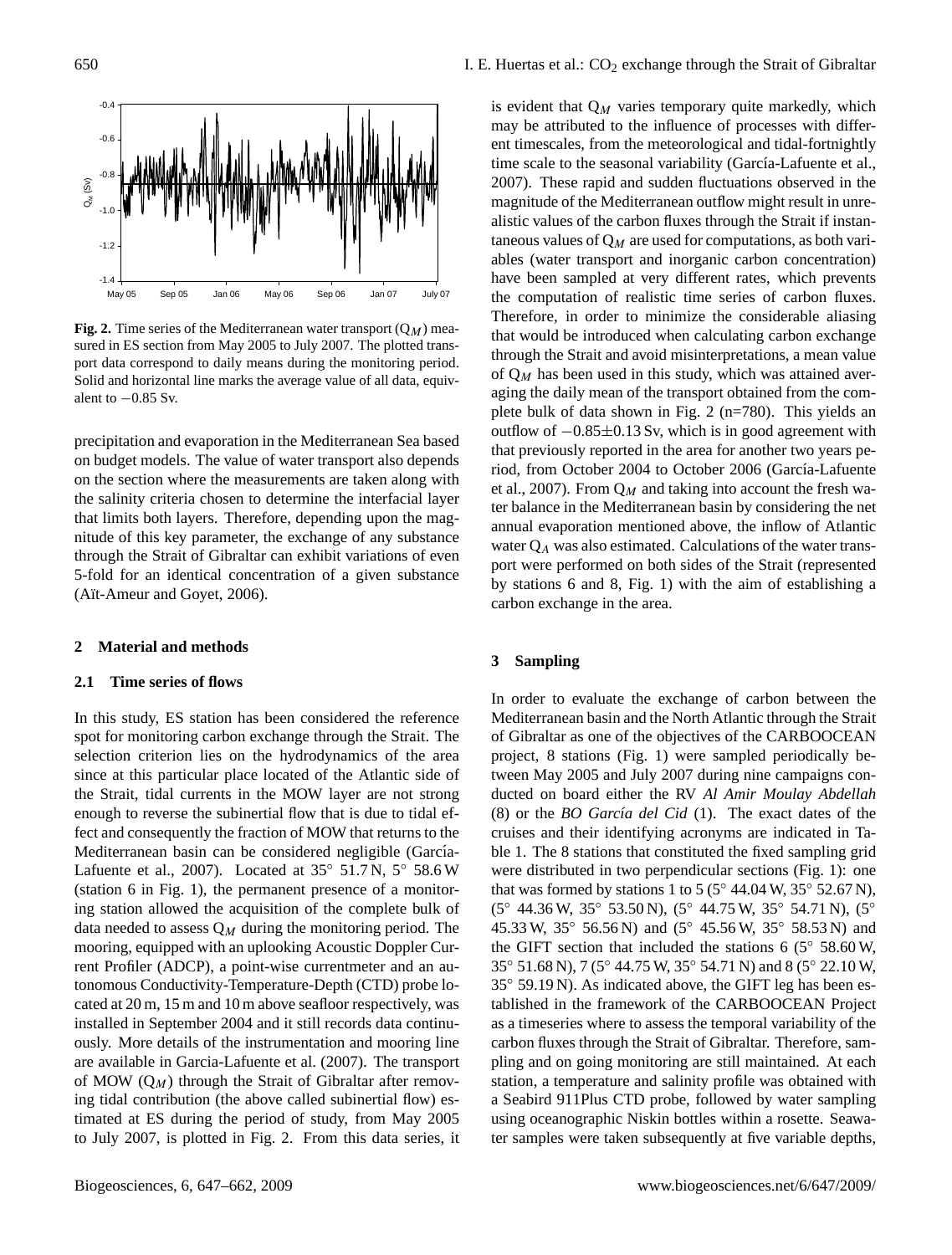**Table 1.** Acronyms and sampling dates of the campaigns conducted in the Strait of Gibraltar under the umbrella of the CARBOOCEAN Project.

| Campaign ID           | Date                |
|-----------------------|---------------------|
| CARBOGIB1             | 2–5 May 2005        |
| CARBOGIB <sub>2</sub> | 7-9 September 2005  |
| CARBOGIB3             | 12-14 December 2005 |
| CARBOGIB4             | 20–22 March 2006    |
| CARBOGIB5             | 21-23 May 2006      |
| GIFT3                 | 23–24 November 2006 |
| CARBOGIB6             | 13–15 December 2006 |
| CARBOGIB7             | 7-8 May 2007        |
| CARBOGIB8             | 4-5 July 2007       |

which were selected on board according to the information provided by the CTD cast on the instant position of the AMI. This strategy was aimed at collecting samples within the different water bodies present in the Strait, which permitted to acquire a proper vertical profile of the variables studied through the water column. Total alkalinity  $(A_T)$ , pH, dissolved oxygen (DO) and inorganic nutrients were measured in the samples as explained below.

## **3.1 Measurements**

## **3.1.1 Total alkalinity**

Total alkalinity  $(A_T)$  was determined by titration of seawater using a potentiometric system as described in Mintrop et al. (2002) with a Metrohm 794 Titoprocessor. Water samples were taken from the Niskin bottles in 500 mL borosilicate bottles and poisoned with  $100 \mu L$  of a saturated aqueous solution of mercuric chloride for later shore-based analysis. The accuracy of the  $A_T$  determination was assessed by regular measurements of Certified Reference Material (CRM, supplied by Prof. Andrew Dickson, Scripps Institution of Oceanography, La Jolla, CA, USA). The accuracy of the  $A_T$ measurements on CRMs from 3 batches (batch # 70, 71 and 76) was  $\pm 0.59$ , 0.72 and 0.79  $\mu$ mol kg<sup>-1</sup>, respectively.

# **3.1.2 pH**

The pH was measured by two different techniques. For campaigns CARBOGIB 1, 4, 5, 6, 7, 8 and GIFT3, pH was obtained following the spectrophotometric method of Clayton and Byrne (1993) using m-cresol purple as indicator, and consequently, the scale used was total. Samples were collected directly from the rosette in 10 cm path-length optical glass cells and measurements were carried out on board with a Shimadzu UV-2401PC spectrophotometer containing a 25◦C-thermostated cells holder. Seawater, also previously thermostated to 25◦C, was analyzed for a blank determination at 730, 578 and 434 nm and 50  $\mu$ l of the dye was subsequently injected and the measurements repeated. Three photometric replicates were carried out for each injection in order to remove any dye effect. The pH values were then calculated according to:

$$
pH = pK_{\text{ind}} + \log(R - 0.0069)/(2.222 - 0.133R)
$$

where  $K_{\text{ind}}$  is the dissociation constant for the indicator and  $R$  is the ratio of indicator absorbencies at molar absorptivity maxima  $(R=4578/A434)$  that was corrected for base line absorbance at 730 nm. The method has an accuracy of  $\pm 0.003$  pH units and measurements were shown to be internally consistent with other carbon dioxide measurements by using the above mentioned certified reference materials.

On the other hand, for campaigns CARBOGIB 2 and 3, pH was measured using a Metrohm 780 pH meter equipped with a combined glass electrode (Metrohm Model 6.0258.010) that included a temperature sensor, which was calibrated following the protocol described by Del Valls and Dickson (1998) with an accuracy of  $\pm 0.004$  pH units. The pH values were then obtained in SWS scale but they were subsequently transformed to total scale for consistency. Thus, all pH data shown in this work are then expressed in total scale at a temperature reference of 25 $\degree$ C. From such data and  $A_T$  values, the concentration of inorganic carbon  $(C_T)$  was calculated afterward using the dissociation constants from Mehrbach et al. (1973) refitted by Dickson and Millero (1987).

#### **3.1.3 Dissolved oxygen**

Samples for dissolved oxygen (DO) measurements were withdrawn directly from the Niskin bottles in sealed flasks and stored in darkness for at least 24 h, as described by the Winkler method. Analysis was performed by potentiometric titration using a Metrohm 794 Titoprocessor, with an estimated error of  $\pm 1 \mu$ mol kg<sup>-1</sup>.

## **3.1.4 Nutrients**

Three replicates of filtered seawater (12 mL, Whatman GF/F filters) were taken at each sampling station and stored at −20◦C for inorganic nutrient concentration determination, which is required for the  $C_T$  calculation. Concentrations of nitrate, nitrite, phosphate and silicate were measured in the laboratory using a Skalar San<sup>++</sup>System autoanalyser following the techniques of Strickland and Parson (1972).

# **3.2 Calculation of the anthropogenic carbon concentration**

In this study, two methods have been used to calculate the concentration of  $C_{\text{ANT}}$  in the water column along the Strait of Gibraltar: the back-calculation technique initially developed by Brewer (1978) and Chen and Millero (1979) and later improved by Gruber et al. (1996) (the  $\Delta C^*$  method) and the TrOCA approach proposed by Touratier and Goyet (2004a).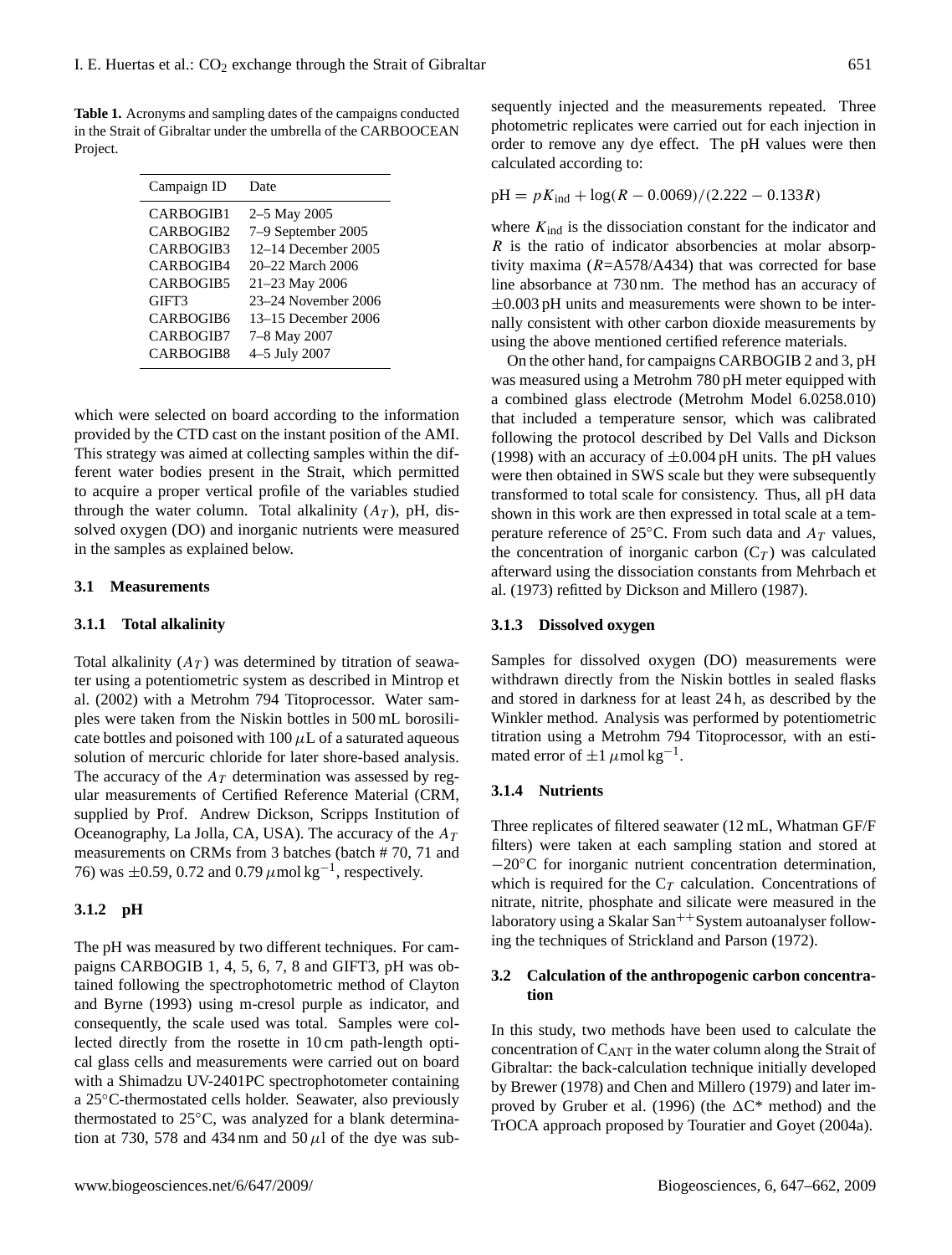According to the first method, CANT has been estimated here as

$$
C_{\text{ANT}(C^*)} = C_T - \text{AOU} / R_C - 1 / 2 \left( A_{T} - A_{T}^0 + \text{AOU} / R_N \right) - (1)
$$
  

$$
C_{T278}^0 - \Delta C_{\text{DIS}},
$$

where  $C_T$  is the calculated dissolved inorganic carbon concentration in  $\mu$ mol kg<sup>-1</sup> and AOU/R<sub>C</sub> corresponds to the C<sub>7</sub> increase due to organic matter oxidation. Apparent Oxygen Utilization (AOU) was calculated with the oxygen saturation equation of Benson and Krause (UNESCO, 1986) and the stoichiometric coefficients  $R_C$  (− $\Delta$ O<sub>2</sub>/ $\Delta$ C)=1.45 and  $R_N$  $(-\Delta O_2/\Delta N)$ =10.6 (Anderson and Sarmiento, 1994) were also used. Additionally,  $1/2$  ( $\Delta A_T + \text{AOU}/R_N$  accounts for the  $C_T$  change due to  $CaCO<sub>3</sub>$  dissolution in deep ocean waters (Broecker and Peng, 1982), where  $\Delta A_T$  is the total alkalinity variation from the initial value during water mass formation ( $A_T^0$ ).  $A_T^0$  stands then for preformed alkalinity and was calculated using the approach proposed by Pérez et al. (2002) for the Atlantic inflow and by Schneider et al. (2007) for the Mediterranean water.  $C_{T278}^0$  corresponds to the initial  $C_T$  of any water mass in the pre–industrial era, which is calculated from time-independent  $A_T^0$  and the atmospheric CO<sub>2</sub> level (Neftel et al., 1994; Sarmiento et al., 1995) using the dissociation constants for carbonic acid of Merhbach et al. (1973) refitted by Dickson and Millero (1987). Finally,  $\Delta C_{\text{DIS}}$  represents the disequilibrium term and stands for the air-sea  $CO<sub>2</sub>$  difference expressed in terms of  $C<sub>T</sub>$ . For the Atlantic water,  $\Delta C_{\text{DIS}}$  on density intervals of 26.8 (NASW) and 27.1 (NACW) calculated by Lee et al. (2003) in  $-12±5 \mu$ mol kg<sup>-1</sup> was used. As for the Mediterranean water,  $\Delta C_{\text{DIS}}$  was obtained using the CFC data given by Rhein and Hinrichsen (1993). From CFC data, the age of the Mediterranean outflow was stabilized in 20 years, which sets  $\Delta C_{\rm DIS}$  in 0 $\pm 5 \mu$ mol kg<sup>-1</sup>.  $\Delta C_{\rm DIS}$  was obtained for each sample by a mixing analysis using as endmembers the disequilibrium at the salinity maximum of 38.5, corresponding to the MOW, and those of the Atlantic, NASW and NACW. This method for  $C_{\text{ANT}}$  estimation is submitted to a number of uncertainties. Using an error propagation analysis as in Gruber et al. (1996) and Sabine et al. (1999), the maximum error associated with the C<sub>ANT</sub> calculation was  $\pm 6 \,\mu$ mol kg<sup>-1</sup> (Lee et al., 2003).

The second assessment applied to estimate  $C_{\text{ANT}}$  in this study, the TrOCA approach (Touratier and Goyet, 2004a), was used in order to compare the results obtained with a previous estimation reported in the area based on such method (Aït-Ameur and Goyet, 2006). In particular, the latest version of the method as in Touratier et al. (2007) was considered. Thus, CANT(newTrOCA) has been computed using the following relationship

$$
C_{\text{ANT(new TroCA)}} = \frac{(\text{TrOCA} - \text{TrOCA}^0)}{a},\tag{2}
$$

where TrOCA represents a semi-conservative tracer calculated using DO,  $A_T$ , and  $C_T$  as follows

$$
TROCA = O_2 + a\left(C_T - \frac{1}{2}A_T\right),\,
$$

and  $TrOCA<sup>o</sup>$  is similar to  $TrOCA$  without any anthropogenic contribution, i.e. the  $TrOCA<sup>o</sup>$  is defined as the pre-industrial TrOCA:

$$
\text{TrOCA}^{0} = e^{(b+c\theta + \frac{d}{A_{T}^{2}})},
$$

where a, b, c and d are the set of parameters established in Touratier et al. (2007).

#### **4 Results**

# **4.1 The carbon system parameters in the Strait of Gibraltar**

The spatial distribution of the variables measured along the GIFT leg during the monitoring period is shown in Fig. 3, where values have been interpolated through the entire water column from the average of all data obtained at the five sampling depths in each station during the nine cruises conducted in the area (Table 1). In the westernmost part of the E-W section, corresponding to ES (station 6, Fig. 1), the MOW can be detected between 300 and 358 m depth, being characterized by temperatures close to 13◦C (Fig. 3a) and maxima in salinity  $(>\frac{38}{9}$  in Fig. 3b). These distinctive thermohaline properties have been earlier reported and define the outflowing of the Mediterranean water in the Strait (Santana-Casiano et al., 2002; García-Lafuente et al., 2007). The upper layer at ES, located between surface and about 200 m, is occupied by the NASW, which possesses 36.46 salinity (Fig. 3b) and high average temperatures between 18◦C and 16◦C (Fig. 3a). The interfacial layer between both water masses where binary mix occur, the AMI, is evidenced by the presence of a striking halocline, distinguishable throughout the whole channel of the strait (Fig. 3b). Also worth mentioning is the remarkable horizontal gradient of all properties between Camarinal and Espartel sills, which is the result of the enhanced mixing and turbulence related to the internal hydraulic jump formed during most tidal cycles downstream of Camarinal between both sills (Armi and Farmer, 1989; Weson and Gregg, 1994; Bruno et al., 2002). Actually, this energetic hydrodynamic feature induces sharper horizontal gradients than those showed in Fig. 3, which must be understood as a smoothed, time-averaged version of the actual pattern that, otherwise, is highly time dependent.

Considering this, it can be observed that the depth and thickness of the interface layer along the E-W section moves upwards toward the easternmost part of the Strait, shifting from 200 m at station 6 to around 75 m at station 8 (Fig. 3b), as the Atlantic water accelerates in the Camarinal Sill area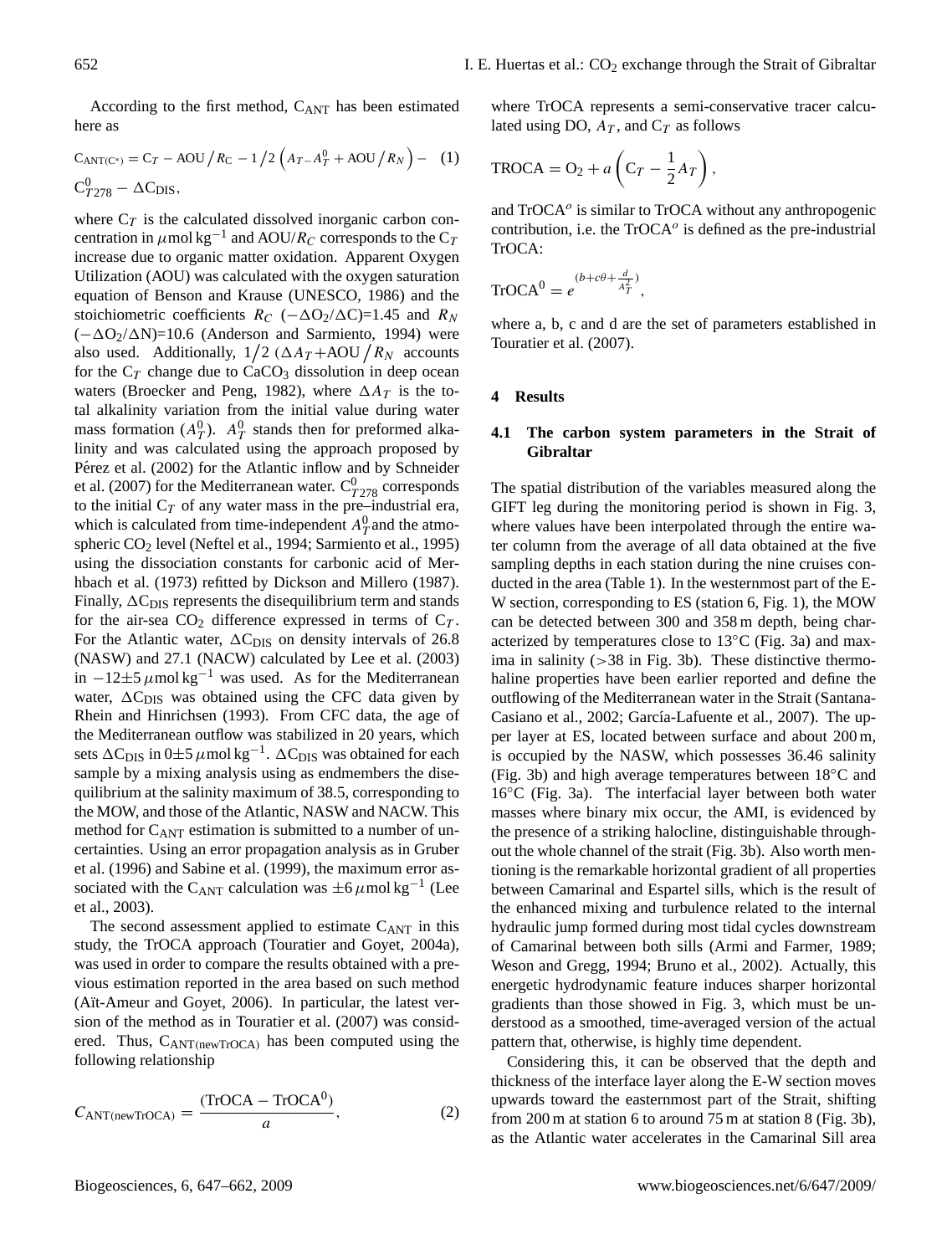

**Fig. 3.** Distribution of **(A)** potential temperature  $(\theta, \degree C)$ , **(B)** salinity, **(C)** dissolved oxygen  $(DO, \mu mol kg^{-1})$ , **(D)** alkalinity  $(A_T, \mu \text{mol kg}^{-1})$ , **(E)** pH<sub>T</sub> and **(F)** total inorganic carbon  $(C_T, \mu \text{mol kg}^{-1})$  along the GIFT leg in the Strait of Gibraltar. Data represent the average values obtained in nine campaigns (more details in the text).

and entrains the Mediterranean water. Due to mixing between Atlantic and Mediterranean waters, average temperature in the AMI exhibits a range of variation of 2◦C approximately, fluctuating from 15◦C to 13◦C and being also influenced by surface processes as it ascends, effect particularly noticeable at station 8 (Fig. 3a). Accordingly, MOW occupies a larger volume in the water column on the eastern side of the GIFT section and its presence is marked again by salinities higher than 38 and temperatures of 13◦C, which occur at about 175 m in station 8 (Fig. 3a and b). Similarly, the occurrence of the diverse types of waters interacting in the Strait of Gibraltar can be derived from the analysis of the typical potential temperature-salinity  $(\theta - S)$  plot shown in Fig. 4a. In this case, the complete bulk of data acquired in CTD casts performed at the 8 stations sampled during the 9 campaigns analysed in this work has been plotted. NASW is easily detected on the upper left side of the plot, with salinity nearly constant (∼36.4) and temperature fluctuations of ∼4 ◦C, as a result of seasonal fluctuations due to heat fluxes through the sea surface. The salinity minimum in the lower left part (∼36.0) is the footprint of the NACW. It is a recurrent signal in the westernmost station 6 that progressively fades out toward the east due to mixing and entrainment. MOW can be located in the lower right corner, with the AMI connect-



**Fig. 4.** Potential temperature–salinity plot **(A)**,  $pH_T$  at 25<sup>°</sup>Csalinity diagram **(B)** and alkalinity  $(A_T)$  as a function of salinity **(C)** in the Strait of Gibraltar. The line with the equation  $A_T = 92.95S$ – 993 (n=297;  $r^2$ =0.989) results from linear regression in (C).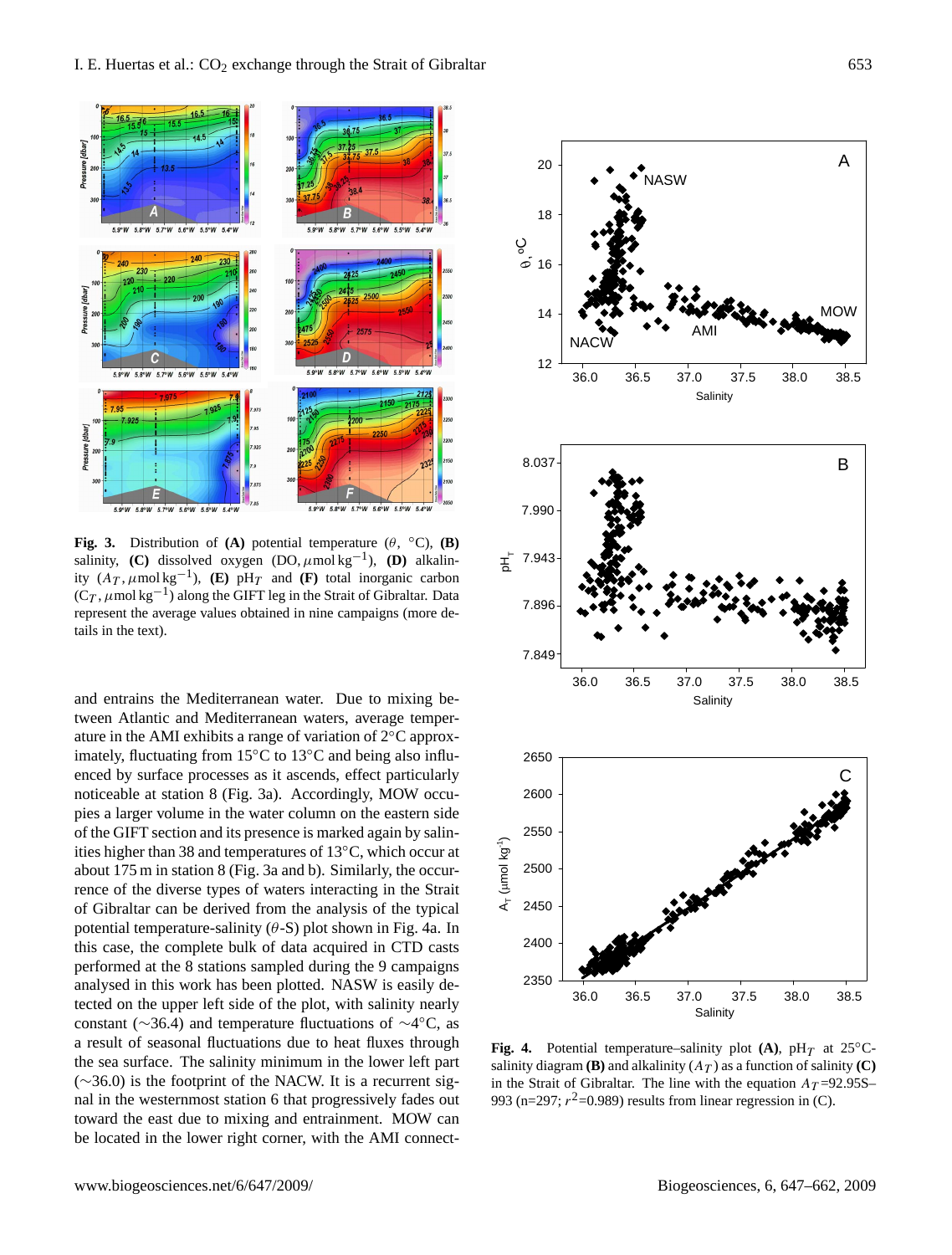ing both water bodies, as indicated by a change in salinity of about 2 units (Fig. 4a).

The water masses present in the area also show distinctive features in their carbonate properties (Fig. 3d–f). Along the Strait, DO,  $A_T$ , pH $_T$  and  $C_T$  display a patent vertical gradient. As expected and regardless of the station considered,  $O<sub>2</sub>$ decreases with depth (Fig. 3c) whereas both  $A_T$  and  $C_T$  rise downward in the water column (Fig. 3d and f, respectively). In addition,  $pH_T$  follows a pattern of diminution with depth, exhibiting a range of variation comprised between 8.037 in surface waters and 7.875 above the seafloor throughout the whole longitudinal section (Fig. 3e). A more comprehensive analysis of the pH variability in relation to salinity using data collected in the 8 stations during the whole monitoring period (n=298) provides a distribution (Fig. 4b) that mimics the shape of the  $\theta$ -S plot (Fig. 4a), similarity that allows to assign a certain pH range to each water mass. As illustrated in Fig. 4b, NASW appearing at salinities of around 36.4 and shallower in the water column (Fig. 3b), is characterized by higher and greatly variable  $pH<sub>T</sub>$  values (ranging from 7.895 to 8.037), circumstance possibly related to the biological processes taking place into the photic zone (as described in Macías et al., 2008) and to seasonal atmospheric variations that affect both mixing and evaporation. A  $pH_T$ minimum (7.849) is observed at the high saline deep waters (S>38) (Fig. 3e), reflecting the active remineralization of organic matter that takes place in the Mediterranean Sea (Copin-Montégut, 1993; Dafner et al., 2001b; Béthoux et al., 2005). The mixing in the interfacial layer and the influence of tidal processes on its position in the water column may be claimed as the responsible factors for the apparent scattering in the  $pH_T$  values observed inside the AMI (Fig. 4b) due to the influence of the biological processes when the AMI reaches the photic zone. Nevertheless, the pH within this layer is still comprised in a narrow interval of variation, between 7.848 and 7.94 approximately.

Likewise, the distribution of both  $A_T$  and  $C_T$  presents a noticeable variability in the water column along the Strait. Thus, NASW contains the lowest  $A_T$  and  $C_T$  contents. In the easternmost part of the E-W section where the AI penetrates into the Mediterranean basin,  $A_T$  fluctuates from 2381 $\pm$ 5 to  $2427±9 \mu$ mol kg<sup>-1</sup> between surface and 50 m depth whereas C<sub>T</sub> varies from 2100 $\pm$ 6 to 2176 $\pm$ 10  $\mu$ mol kg<sup>-1</sup> inside the same layer (Fig. 3d and f, respectively). The  $A_T$  concentrations measured and associated to the occurrence of NASW have been observed previously in the Strait of Gibraltar as well as in the nearby Gulf of Cadiz (Santana-Casiano et al., 2002; Aït-Ameur and Goyet, 2006). Also, available  $C_T$  values for the North East Atlantic Central Water (Ríos et al., 1995; González-Dávila et al., 2003) are consistent with those reported here in the inflow of the Atlantic water passing through the Strait.

By contrast, the MOW is characterized by the highest  $A_T$ and  $C_T$  concentrations, as illustrated in Fig. 3d and f, respectively. In particular, the MOW recorded at station 6

yields a  $A_T$  content of 2569±1.5  $\mu$ mol kg<sup>-1</sup> and C<sub>T</sub> levels of 2314 $\pm$ 2  $\mu$ mol kg<sup>-1</sup> above the seafloor. The  $A_T$  values found in this study reflect quite closely those measured earlier in the outflowing of the Mediterranean water in the Strait (Aït-Ameur and Goyet, 2006) and in the Western Mediterranean (Schneider et al., 2007). Regarding  $C_T$ , it is worthy to mention that the consumption of inorganic carbon by photosynthesis within the photic layer also would contribute to the drop in  $C_T$  detected in NASW as compared to the carbonenriched MOW. In fact, Macías et al. (2008) recently described the presence of deep chlorophyll maxima in the Strait associated to the water interfaces, finding likely due to a reduction in their settling velocity caused by either the density gradient created by the strong halocline or modifications in turbulence levels (Ruiz et al., 2004).

 $C_T$  concentrations reported by Pérez et al. (1986) for the western Mediterranean, Frankignoulle et al. (1990) for the LIW, Copin-Montégut and Begovic (2002) for DYFAMED, all based on indirect computations by using pH and  $A_T$  measurements, and the satellite-based computations summarized in D'Ortenzio et al. (2008) for the whole Mediterranean are in good agreement to the values obtained in our study.  $C_T$ levels provided here also match other estimates calculated in the MOW passing through the Strait of Gibraltar (Dafner et al., 2001a; Aït-Ameur and Goyet, 2006; de la Paz et al., 2008a). As already pointed out, because of the confluence of the two water bodies and the resulting mixing, all carbonate properties display a gradient within the AMI. This gradual change can be directly derived when a relationship between the alkalinity and salinity is established (Fig. 4c). In fact, a robust correlation between salinity and  $A_T$  ( $r^2 = 0.989$ , n=298) is obtained, confirming that mixing is the main controlling factor for the variability of  $A_T$  in the area. The linear relationship resulting from data acquired in the 8 stations sampled during the nine campaigns analysed in this work was found to be  $A_T = 92.98 \times S - 993$ , which is similar to other relationships found earlier in the Strait (Santana-Casiano et al., 2002).

Concerning  $O_2$  distribution along the Strait of Gibraltar (Fig. 3c), the AI contains  $O_2$  concentrations that ranged from 251±6 to 216±5  $\mu$ mol kg<sup>-1</sup> (from surface down to 52 m at station 8) whereas the MOW was characterised by lower  $O<sub>2</sub>$ levels, with a minimum of  $184\pm2\mu$  mol kg<sup>-1</sup> observed in the bottom layer (328 m) at station 6 (Fig. 3b). Due to mixing, the  $O<sub>2</sub>$  concentration progressively diminishes in depth within the AMI throughout the channel (Fig. 3c). These  $O_2$ levels are again an indication of the active remineralization of organic matter occurring in the Mediterranean basin (Copin-Montégut, 1993; Dafner et al., 2001b; Béthoux et al., 2005).

#### **4.2 Anthropogenic carbon in the Strait of Gibraltar**

The anthropogenic carbon concentration in the Strait of Gibraltar has been calculated here using two different methods: the latest version of the TrOCA approach (Touratier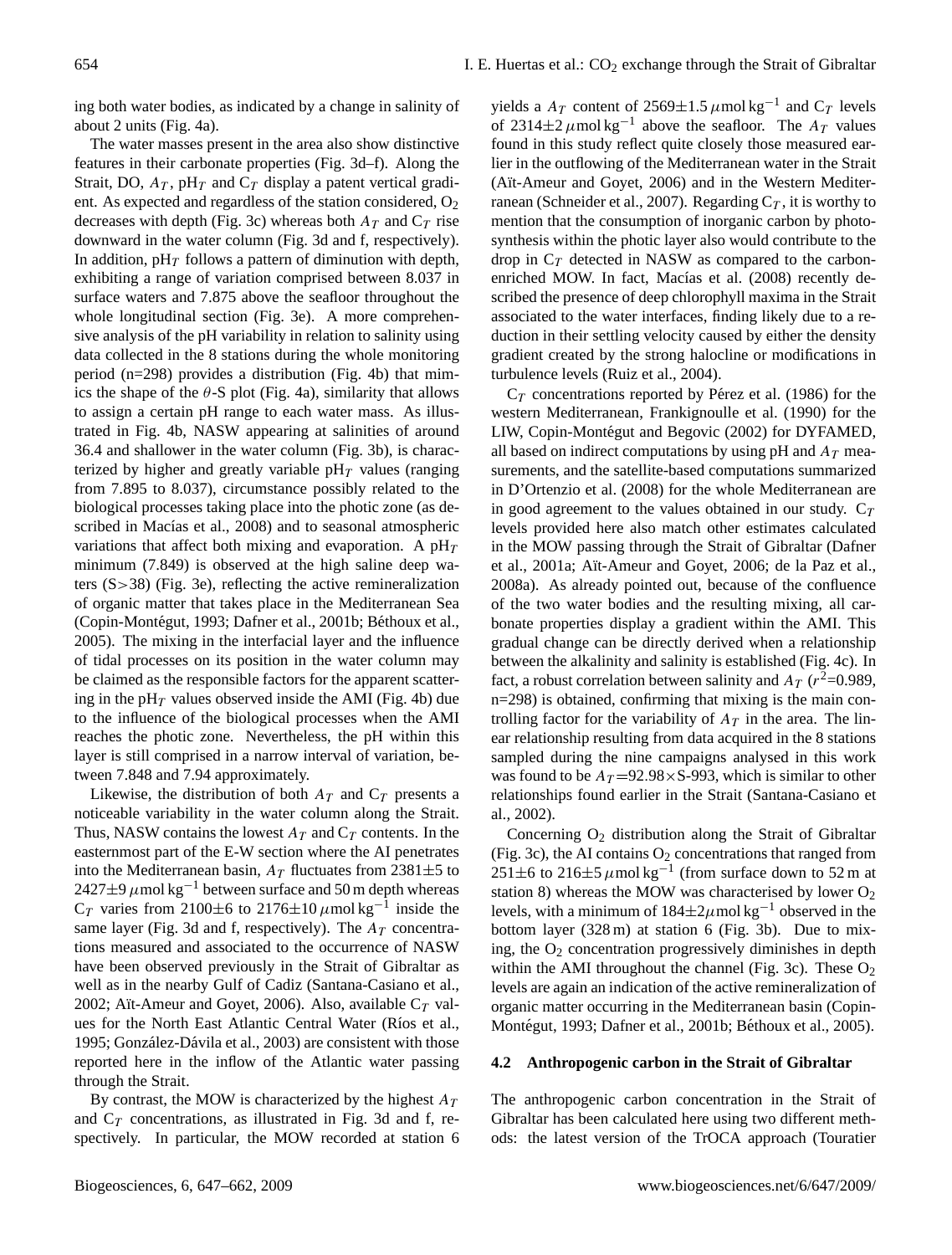

**Fig. 5.** Distribution of **(A)** anthropogenic carbon estimated by the TrOCA approach  $(C_{ANT(new TrOCA)}, \mu \text{mol kg}^{-1})$ ,  $(B)$  anthropogenic carbon calculated by the  $\Delta C^*$  method  $(C_{\text{ANT}(C^*)}, \mu \text{mol kg}^{-1})$ , **(C)** CaCO<sub>3</sub> dissolution  $(Ca, \mu \text{mol kg}^{-1})$ and **(D)** inorganic carbon resulting from remineralization of organic matter ( $C_{bio}$ ,  $\mu$ mol kg<sup>-1</sup>) along the GIFT leg in the Strait of Gibraltar. Data represent the average values obtained in nine campaigns (more details in the text).

et al., 2007) and the  $\Delta C^*$  method (Gruber et al., 1996). Hence, the  $C_{\text{ANT}}$  distribution along the GIFT leg obtained by both methods is illustrated in Fig. 5. Any of the method considered for CANT computation provides a vertical dependence (Fig. 5a and b) that is more apparent when interpolated values obtained at both entrances of the Strait (stations 6 and 8) are plotted (Fig. 6c and d). However, results attained by both approaches reveal a complete opposite trend. According to the TrOCA method, the MOW is characterized by the highest CANT concentrations (Fig. 5a), as observed at station 6 below 300 m depth (Fig. 6c). In particular, in waters of salinities >38 located at Espartell Sill, C<sub>ANT</sub> levels reach values higher than  $72 \mu$ mol kg<sup>-1</sup>, which gradually decline upwards in the water column (Fig. 5a). In the easternmost part of the Strait, CANT concentration in MOW even increases (Fig. 5a) and values as high as 81±1.6  $\mu$ mol kg<sup>-1</sup> (n=9) are attained in the bottom layer at station 8 (Figs. 5a and 6c). In contrast, the AI presents concentrations close to 65  $\mu$ mol kg<sup>-1</sup>, as observed in surface waters along the E-W section (Fig. 5a). Specifically, the AI that penetrates into the Mediterranean basin at station 8 contains C<sub>ANT</sub> values ranging from  $71\pm7 \mu$ mol kg<sup>-1</sup> (n=9) at surface to  $67\pm3 \mu$ mol kg<sup>-1</sup> (n=9) in the upper limit of the AMI (Fig. 6c), with an average value of 69  $\mu$  mol kg<sup>-1</sup> within this layer. These differences in the  $C_{\text{ANT}}$  content of Atlantic waters between the eastern and western sides obtained by the TrOCA approach have been attributed in the past to the influence of Mediterranean waters on the anthropogenic CO<sup>2</sup> content of the Atlantic Ocean as the former crosses the



the fast AI exerts on the MOW in the eastern part (station 8) would increase the concentration of  $C_{\text{ANT}}$  in the AI entering the Mediterranean Sea with regards to the  $C_{\text{ANT}}$  concentration in the western entrance (station 6). This explanation, which would also account for the vertical gradient of  $C_{\text{ANT}}$ through the AMI, has been already proposed by Aït-Ameur and Goyet (2006), who showed an identical distribution pattern, with MOW being also CANT enriched although in their



θ (ºC)

Depth (m)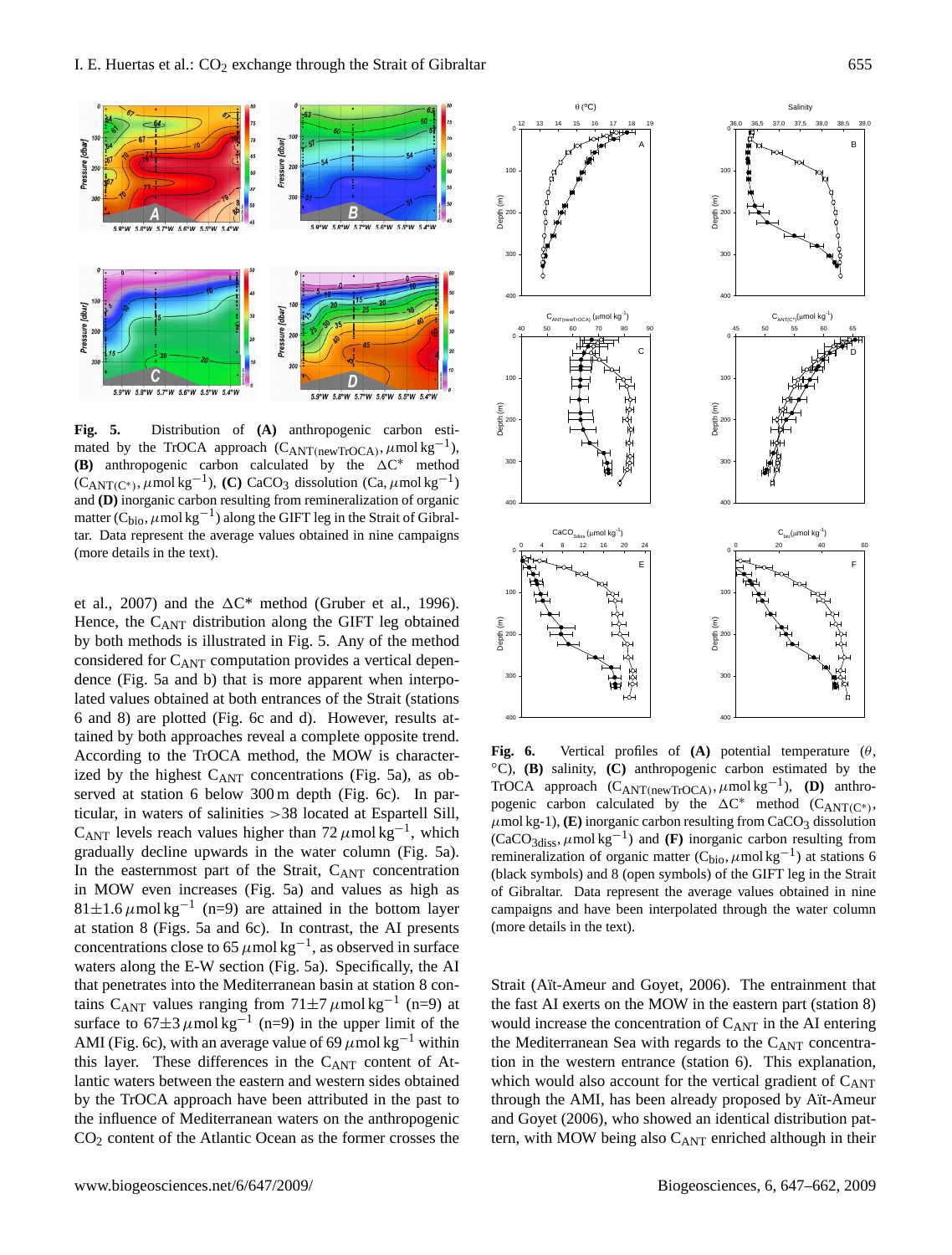study, the calculated values for MOW reached concentrations as high as  $111 \mu$ mol kg<sup>-1</sup>.

On the contrary, when the  $\Delta C^*$  method is used, CANT content in the MOW drops to levels of about 50  $\mu$ mol kg<sup>-1</sup>(Fig. 5b), with this concentration being specifically 49 $\pm$ 0.6  $\mu$ mol kg<sup>-1</sup> (n=9) below 300 m depth at station 6 (Fig. 6d). The  $C_{\text{ANT}}$  concentration in Atlantic waters resembles that computed by the TrOCA approach as values remain close to 65  $\mu$ mol kg<sup>-1</sup> within the NASW (Figs. 5b and 6d), which is concordant with the theoretical saturation at the current atmospheric  $pCO<sub>2</sub>$  values. Conversely to the previous CANT estimation, AMI is characterized by a manifest diminution of its CANT concentration with depth, observation that is noticeable along the entire GIFT leg (Fig. 5b). Also, the C<sub>ANT</sub> pattern found by using the  $\Delta C^*$  method is similar on both entrances of the Strait (Fig. 6d), with the vertical profile exhibiting a more homogeneous behaviour throughout the channel than that resulting from the TrOCA approach (Fig. 6c).

As the oceanic  $C_{\text{ANT}}$  uptake is calculated by taking into account the inorganic carbon variation due to decomposition of organic matter  $(C_{bio})$  and dissolution of particulate carbonates in the water column ( $CaCO<sub>3diss</sub>$ ), the contribution of these processes to the carbon balance in the Strait of Gibraltar has been also analysed (Fig. 5c and d). Consequently, the  $C_T$  resulting from CaCO<sub>3</sub> dissolution has been calculated (Figs. 5c and 6e) along with that produced by the remineralisation of organic matter (Figs. 5d and 6f). Calculations were again made for the whole area, being also plotted on both sides of the Strait, represented by stations 6 and 8. Nevertheless, regardless of the station, it appears clear that  $CaCO<sub>3</sub>$  dissolution and  $C<sub>bio</sub>$  are enhanced processes in the saltier and denser Mediterranean water (Fig. 5c and d). As shown in Fig. 6e, calcium carbonate dissolution in the easternmost part of the Strait ranges from  $0 \mu$ mol kg<sup>-1</sup> in nearsurface waters corresponding to NASW to a maximum exceeding 20  $\mu$ mol kg<sup>-1</sup> in the MOW, being affected by the mixing with Atlantic waters inside the AMI upwards in the water column (around 75 m depth, Fig. 6b). The internal hydraulics of the Strait that requires a west-to-east upward slope of the AMI modifies this vertical pattern and thus, lower values can be attained at a same given depth on both sides of the channel (Fig. 6e). As illustrated in Fig. 5c, the spatial distribution of the  $CaCO<sub>3</sub>$  dissolution along the GIFT leg reaches a maximum in the bottom layer where the MOW is detected, with NASW containing a much lower  $CaCO<sub>3</sub>$ dissolution (Fig. 5c).

Similarly, the inorganic carbon originated from remineralisation of organic matter  $(C_{bio})$  exhibits an analogous pattern on both sides of the Strait than that generated by carbonate dissolution, although concentrations of  $C<sub>bio</sub>$  in the MOW are 2 fold higher than the levels of CaCO<sub>3diss</sub>, with values reaching 40  $\mu$ mol kg<sup>-1</sup> in the bottom layer (Fig. 6f). The vertical profile of C<sub>bio</sub> reflects the different oxidation state of the Atlantic waters in relation to the deeper Mediterranean waters (Figs. 5d and 6f) that experience a longer time in the basin unexposed to exchange with the atmosphere, which favours the deep degradation of organic matter. The  $O_2$  concentration measured along the GIFT leg corroborates this feature (Fig. 3c).

# **4.3 Exchange of natural and anthropogenic carbon through the Strait of Gibraltar**

In order to estimate the net transport of carbon through the Strait of Gibraltar, identification of the upper Atlantic layer and the lower Mediterranean layer is required. In addition, the interaction between inflow and outflow results in strong shear that induces vertical exchange between layers (Bray et al., 1995). Therefore, an interface definition is necessary to carry out a two-layer decomposition. However, as seen in Figs. 3b and 6b, the depth of the AMI varies significantly along the channel of the Strait and its position in the water column is under the influence of a wide variety of processes at a different time scale (García-Lafuente et al., 2002; Vargas et al., 2006). Taking into account previous works (García-Lafuente et al., 2002 and references therein) the interface is identified here by using fixed values of salinity as references. In particular, the limit between the two layers at the western entrance of the Strait (equivalent to station 6) was marked by a value of 37.0 whereas a salinity of 37.8 was adopted at the eastern entrance (equivalent to station 8) to discriminate between both layers. Water with salinity lower than the selected values was incorporated to the inflowing Atlantic layer and the respective portions of the water column with a higher salinity were included into de Mediterranean outflow. The net exchange or flux of  $C_T$  (F<sub>N</sub>) through the Strait of Gibraltar has been computed using the equation

$$
F_N = F_M - F_A = (\rho_M \times Q_M \times C_T^M) - (\rho_A \times Q_A \times C_T^A),
$$
 (3)

where  $F_M$  and  $F_A$  represent the flux of total inorganic carbon in the Mediterranean and Atlantic layers respectively, with  $\rho$ , Q and  $C_T$  standing for water density, volume transport and the  $C_T$  concentration calculated in the two layers. Average concentrations of  $C_T$  were used for both water masses (Table 2), taking into account the definition of the AMI established at stations 6 and 8 and the  $C_T$  distribution obtained (Fig. 3f). Likewise, average densities of 1029 and  $1027 \text{ kg m}^{-3}$  were taken for the MOW and for the AI, respectively (Table 2). The mean value of  $Q_M$  of  $-0.85$  Sv (Fig. 2) measured at Espartel sill during the monitoring period was used. There appears to be several different water transport estimates in the literature for this area since the water exchange through the Strait of Gibraltar is affected by an ample variety of processes. Nonetheless, the value considered in this study is the most recent and appropriate since it has been computed from two years of observations that span the period of sampling. In addition, the  $Q_M$  reported here coincides quite closely with that earlier provided by García-Lafuente et al. (2007) based on a prior data set. It must be mentioned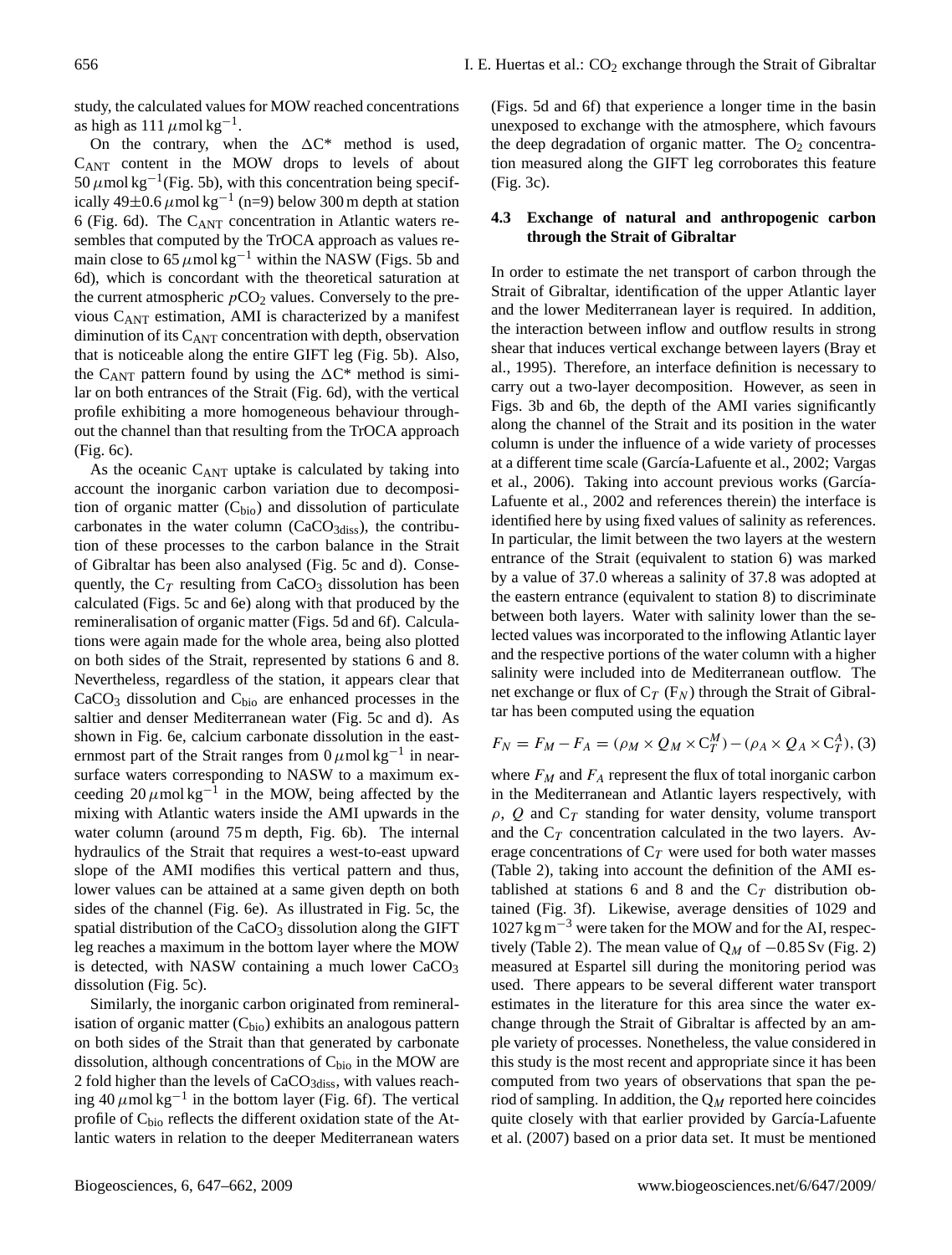**Table 2.** Concentration of the carbon system parameters on both sides of the Strait of Gibraltar, represented by stations 6 and 8 for the western and the eastern entrance, respectively. The net flux of each parameter through the Strait is also indicated. The mean Mediterranean water transport  $(Q_M)$  measured at Espartell sill during the monitoring period (from May 2005 to July 2007) has been used for computation of fluxes (more details are given in the text). Uncertainty associated to the calculations is shown.

| Station ID | Water Mass<br>Signature | Density<br>$(\text{kg m}^{-3} \times 10^{-3})$ | Q(Sv)<br>$(\mu$ mol kg <sup>-1</sup> ) | $A_T$<br>$(\mu$ mol kg <sup>-1</sup> ) | $C_T$<br>$(\mu$ mol kg <sup>-1</sup> ) | $\triangle$ CaCO <sub>3diss</sub><br>$(\mu$ mol kg <sup>-1</sup> ) | $\Delta C_{bio}$<br>$(\mu$ mol kg <sup>-1</sup> ) | $C_{\text{ANT}(newTroCA)}$<br>$(\mu$ mol kg <sup>-1</sup> ) | $C_{\text{ANT}(C^*)}$<br>$(\mu$ mol kg <sup>-1</sup> | DOC <sup>1</sup> |
|------------|-------------------------|------------------------------------------------|----------------------------------------|----------------------------------------|----------------------------------------|--------------------------------------------------------------------|---------------------------------------------------|-------------------------------------------------------------|------------------------------------------------------|------------------|
| 6          | <b>NASW</b>             | 1.027                                          | 0.89                                   | 2380                                   | 2116                                   |                                                                    |                                                   | 64                                                          | 60                                                   | 59               |
| 6          | <b>MOW</b>              | 1.030                                          | $-0.85$                                | 2547                                   | 2296                                   |                                                                    | 42                                                | 78                                                          | 51                                                   | 45               |
| $\sim$     | <b>NASW</b>             | 1.027                                          | 0.85                                   | 2403                                   | 2141                                   |                                                                    | 8                                                 | 69                                                          | 61                                                   | 59               |
|            | <b>MOW</b>              | 1.030                                          | $-0.81$                                | 2578                                   | 2331                                   | 21                                                                 | 50                                                | 81                                                          | 52                                                   | 46               |
|            |                         | $F_N$ (kmols <sup>-1</sup> )                   |                                        | $-44$                                  | $-67$                                  | $-13$                                                              | $-35$                                             | $-8$                                                        |                                                      | 14               |
|            |                         | Uncertainty ( $kmols^{-1}$ )                   |                                        | 1.5                                    | 1.6                                    | 0.3                                                                | 0.4                                               | 1.5                                                         |                                                      |                  |

 $<sup>1</sup>$  Data taken from Dafner et al. (2001)</sup>

however that north of the main ES channel there is a shallower, secondary channel through which a small fraction of the MOW could be flowing out. Recent numerical model of the Strait indicates that this fraction would be around 10% of the main bulk of MOW flowing out by the main channel where the monitoring station is located (García-Lafuente et al., 2007).

Using the above referred value of  $Q_M$ , the defined values of salinity that mark the separation between the two water layers and applying the mass conservation equation at both entrances of the Strait, the transport of the Atlantic water  $(O_A)$  has been estimated (Table 2). Substituting in Eq. 3, the exchange of inorganic carbon through the Strait of Gibraltar is obtained. According to these calculations, a net transport of  $C_T$  from the Mediterranean basin to the North Atlantic takes place (Table 2), with this output corresponding to  $-67\pm1.6$  kmol C s<sup>-1</sup>. Therefore, on annual basis, the net export of  $C_T$  from the Mediterranean Sea through the Strait accounts for by  $2.11 \pm 0.05$  Tmol C yr<sup>-1</sup> (25 Tg C yr<sup>-1</sup>). All these estimates could be increased by 10% in order to account for the minor fluxes taking place through the northern channel of Espartel section.

An identical procedure has been applied to assess the exchange of  $C_{\text{ANT}}$  through the Strait of Gibraltar, although in this case the average values of  $C_{\text{ANT}}$  taken from the vertical profiles calculated by the two approaches used in this study (Fig. 6c and d) were introduced in Eq. (3). Results summarized in Table 2 indicate that when the  $\Delta C^*$  method is considered for  $C_{\text{ANT}}$  assessment, Atlantic waters constitute a considerable source of anthropogenic carbon to the Mediterranean basin and a net import of  $11\pm1$  kmol C<sub>ANT</sub> s<sup>-1</sup> occurs. This influx corresponds to an annual input of  $0.35 \pm 0.03$  Tmol C<sub>ANT</sub>  $(4.2 \pm 0.04$  Tg C yr<sup>-1</sup>) into the Mediterranean Sea.

In contrast, when the TrOCA approach is applied for CANT estimation, the flux reverses and Atlantic waters receive a total amount of  $0.25 \pm 0.04$  Tmol C<sub>ANT</sub> yr<sup>-1</sup> from the Mediterranean (Table 2). This output yields a net export of 3±0.06 Tg C yr<sup>-1</sup> through the Strait.

## **5 Discussion**

According to the analysis performed in our work, the most evident pattern of the carbon exchange through the Strait of Gibraltar is the export of  $C_T$  from the Mediterranean Sea (Table 2). This behaviour of the Mediterranean as a source of  $C<sub>T</sub>$  for the Atlantic has been previously described in a number of papers (Dafner et al., 2001a; Aït-Ameur and Goyet, 2006; de la Paz et al., 2008b). Moreover, the net  $C<sub>T</sub>$  outflow of 2.11 Tmol C yr<sup>-1</sup> obtained here (Table 2) falls within the range of those reported in the aforementioned studies (even if increased by 10%), although substantial differences in the gross estimates are observed. In particular, assessments of  $C_T$  exchange through the Strait vary from 3.8– 4.9 Tmol C yr<sup>-1</sup> (Dafner et al., 2001a) to 1.64–5 Tmol C yr<sup>-1</sup> (Aït-Ameur and Goyet, 2006), with the most recent estimation proposed by de la Paz et al. (2008b) yielding a  $C_T$  export to the Atlantic of 1.47 Tmol C yr<sup>-1</sup>. Since C<sub>T</sub> concentrations reported formerly in the Strait (Dafner et al., 2001a; Santana-Casiano et al., 2002; de la Paz et al., 2008b) or in the MOW at the western entrance of the channel (A it-Ameur and Goyet, 2006) are quite similar to those observed here (Fig. 3f, Table 2), the discrepancies existing between the carbon exchanges in the literature can be attributable to the values of the water transport associated to each water layer. High values of carbon exchange result when water transports given by Béthoux (1979) are used for fluxes computation, as already underlined by other authors (Gómez, 2003; Aït-Ameur and Goyet, 2006). This circumstance may be due to the fact that the early work by Béthoux (1979) did not consider properly the interface definition for calculations. Conversely, more similar values for the carbon exchange through the Strait are achieved when fluxes are estimated using either the transports provided by Baschek et al. (2001) or in situ measurements, such as those depicted in Fig. 2.

Figure 7 shows the diagram of the two-layers model of water mass exchange through the Strait of Gibraltar that has been used in this work to compute the carbon fluxes. Salinity values taken to define the interfacial layer on both sides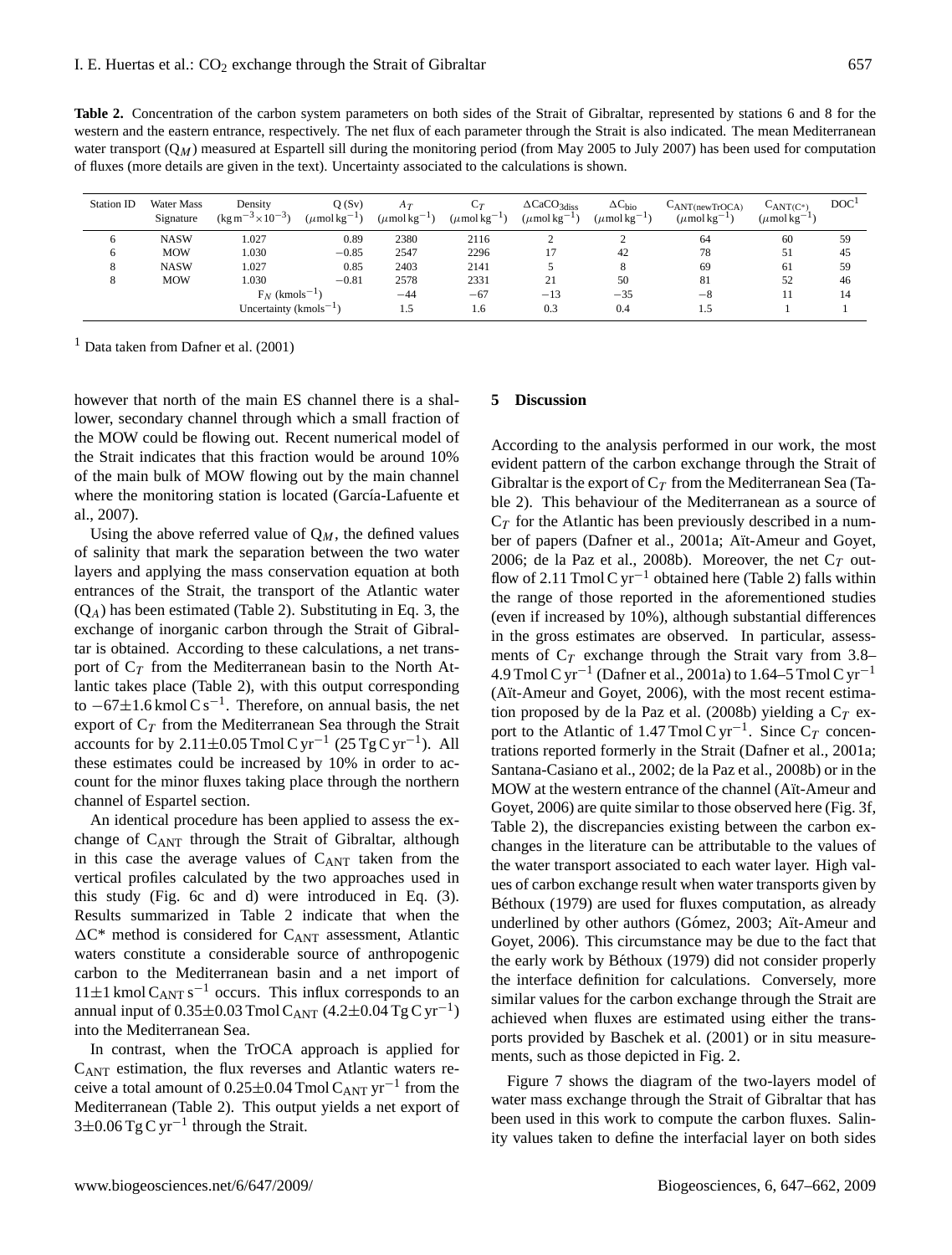

**Fig. 7.** Diagram of the two-layer model of water mass exchange through the Strait of Gibraltar. Values of the next fluxes of alkalinity ( $F_N A_T$ ), inorganic carbon ( $F_N C_T$ ), dissolved organic carbon (F<sub>N</sub>DOC), anthropogenic carbon calculated with the  $\Delta$ C<sup>\*</sup> method  $(F_N C_{\text{ANT}(C^*)})$  and inorganic carbon resulting from remineralization of organic matter ( $F_N C_{bio}$ ) that take place between the Atlantic Ocean and the Mediterranean Sea are indicated on the dash line. Precipitation rate of  $CaCO<sub>3</sub>$  in the Mediterranean basin is also shown, along with air-sea transferences of  $O_2$  and  $CO_2$  according to the carbon budget considered (more details in the text). Water transports, entrainment and mixing between the Atlantic and Mediterranean waters are given as well as salinity values on both sides of the Strait and those used to establish the limit between the two layers at stations 6 and 8.

of the Strait along with those derived from mixing analysis calculated along the GIFT leg are also illustrated. These values mark the balance of salinity in the Strait and following the scheme introduced by Dafner et al. (2003) and considering the difference between the outflow and inflow at stations 6 and 8 respectively, a water entrainment equivalent to 0.044 Sv is attained. Similarly, a vertical mixing of 0.13 Sv between the upper Atlantic layer and the lower Mediterranean layer can be derived from this balance, a value that is coherent with preceding calculations in the channel (Dafner et al., 2003). From this scheme and introducing in Eq. (3) the average of data resulting from the vertical profiles of alkalinity (Fig. 3d),  $CaCO<sub>3diss</sub>$  (Fig. 5c) and  $C<sub>bio</sub>$  (Fig. 5d), the corresponding exchange of these variables through the Strait can be calculated (Table 2). This assessment allows establishing a carbon balance in the Mediterranean basin (Fig. 7), which has been completed by adding the levels of dissolved organic carbon (DOC) provided by Dafner et al. (2001b).

As summarized in Table 2, a net alkalinity output of  $-44\pm1.5$  kmol s<sup>-1</sup> (1.39 Tmol yr<sup>-1</sup>) occurs through the Strait. This value lies between the one given by Copin-Montégut (1993), who estimated a net alkalinity flux of  $-77$  kmol s<sup>-1</sup> into the Atlantic, that of  $-60$  kmol s<sup>-1</sup> provided by Santana-Casiano et al. (2002), and the latest assessment of  $-25$  kmol s<sup>-1</sup> reported by Schneider et al. (2007). Again, the most plausible explanation for the diversity of estimates available in the literature is due to the values of the water transports considered by the different authors. This circumstance is evident in the work by Copin-Montégut (1993) that used several water balances whereas Santana-Casiano et al. (2002) applies that given by Tsimplis and Bryden (1999), which is characterized by a high difference between Atlantic inflow and Mediterranean outflow. In contrast, Schneider et al., (2007) employ a  $Q_M$  of  $-0.72$  Sv that is considerably much lower than that recorded in ES (Fig. 2), the most adequate spot for monitoring Mediterranean water transport (García-Lafuente et al., 2007). In fact, recalculating fluxes using the  $A_T$  concentrations measured by Schneider et al., (2007) and the Q<sub>M</sub> of  $-0.85$  Sv observed here, a net alkalinity export of  $-47$  kmol s<sup>-1</sup> through the Strait is obtained, which strongly matches the alkalinity flux indicated in Table 2. This finding supports that the water transport used for the final computation of fluxes through the Strait is the main responsible factor for the discrepancies found between assessments.

The work by Schneider et al. (2007) also underlines that main alkalinity inputs come into the Mediterranean from the Black Sea and river discharge, which supply 38 kmol s−<sup>1</sup> and 48 kmol s−<sup>1</sup> , respectively. Such estimates are in agreement with those mentioned in the prior study by Copin-Montégut (1993) who considered 37 kmol s<sup>-1</sup> of alkalinity introduced in the basin from the Black Sea and rivers being responsible for an entrance of  $53 \text{ kmol s}^{-1}$ . Therefore, if the alkalinity budget for the Mediterranean Sea described in Schneider et al. (2007) is taken into account, which considers a joint alkalinity entrance of  $86$  kmol s<sup>-1</sup> into de basin from the Black Sea and rivers, and the alkalinity export through the Strait of Gibraltar obtained in our work is taken  $(-44 \text{ kmol s}^{-1})$ ,  $42$  kmol s<sup>-1</sup> of the alkalinity measured in the Mediterranean do not reach the Atlantic. Using the net export of nitrate through the Strait given by Dafner et al. (2003), a consumption of  $4 \text{ kmol s}^{-1}$  of alkalinity is expected to be associated to the remineralization of the organic matter present in the Mediterranean Sea, and the most likely candidate for the loss of the remaining  $38 \text{ kmol s}^{-1}$  of alkalinity would be  $CaCO<sub>3</sub>$  sedimentation. Our results then imply a net carbonate sink of  $19 \text{ kmol s}^{-1}$  towards the seafloor. However, an export of  $-13\pm0.3$  kmol s<sup>-1</sup> of CaCO<sub>3</sub> is observed to occur through Gibraltar (Table 2 and Fig. 7). This output of carbonate can be attributable to the contribution of the biological CaCO<sub>3</sub> pump, which transports downward alkalinity by  $CaCO<sub>3</sub>$  particulate from the upper surface layer to deep layer, providing an additional alkalinity gain equivalent to  $-26$  kmol s<sup>-1</sup>. Although CaCO<sub>3</sub> dissolution is not favoured thermodynamically, the increase of alkalinity can be produced in biological mediated environments (Milliman et al., 1999) or released back from the sediment to the water column (Berelson et al., 2007). The combination of all these processes would result in a gross  $CaCO<sub>3</sub>$  formation of  $32 \text{ kmol s}^{-1}$ . This budget is coherent with the high downward carbonate fluxes measured recently in the NW Mediterranean (Martin et al., 2006), who reported a mean annual flux of sink of 0.40 mol m<sup>-2</sup> y<sup>-1</sup> using sediment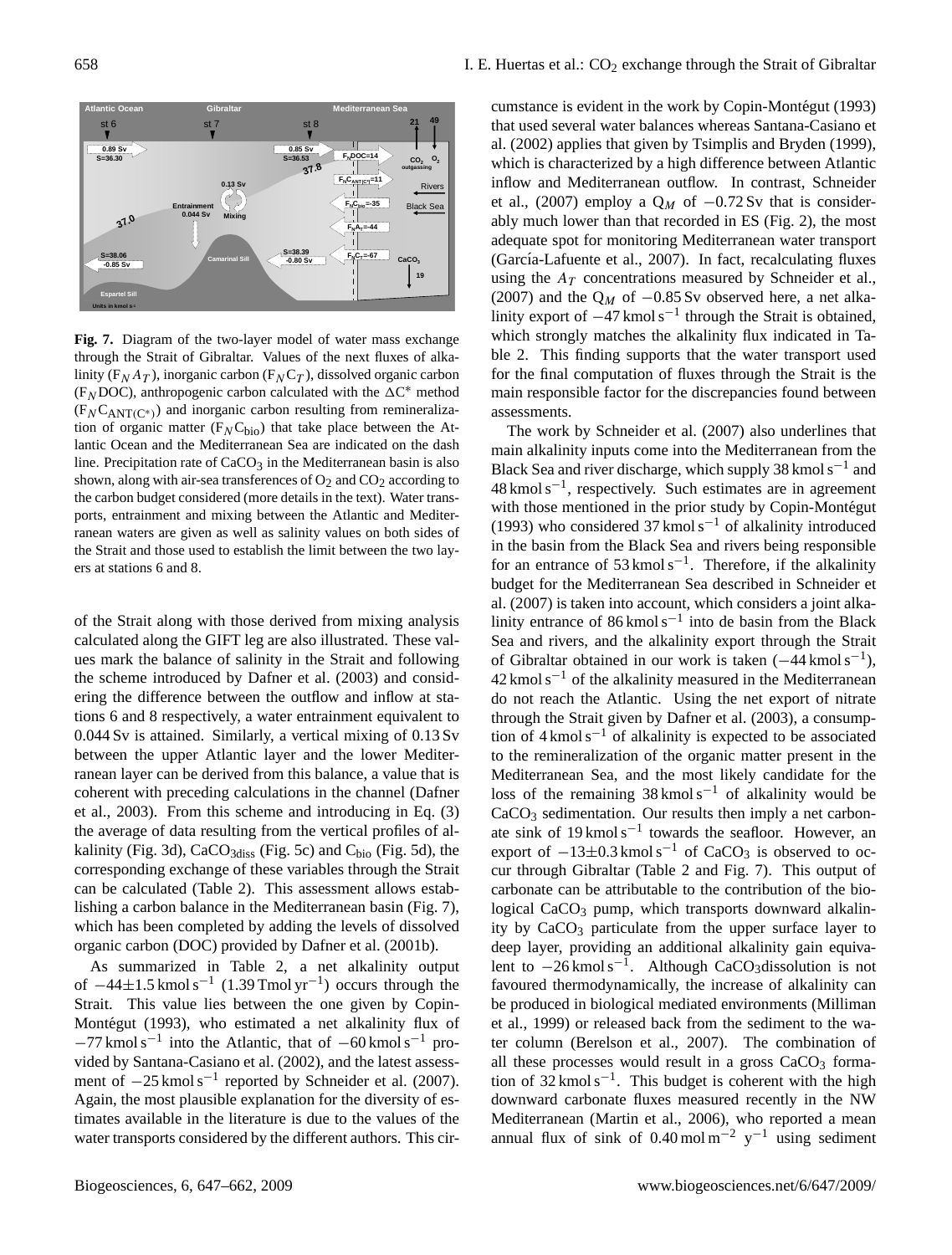traps, which matches strongly our gross estimate. According to Schneider et al. (2007), the alkalinity loss via carbonate sedimentation corresponds to a surface calcification rate of 0.38 mol m<sup>-2</sup> yr<sup>-1</sup>, which amounts to 32 kmol s<sup>-1</sup> of a net CaCO<sub>3</sub> precipitation. These authors, however, neglect carbonate dissolution and consider an alkalinity export through the Strait of  $-25$  kmol s<sup>-1</sup>. In parallel, the gross CaCO<sub>3</sub> formation  $(32 \text{ kmol s}^{-1})$  in surface waters nearby coastal regions would favour a rise in the oceanic  $pCO<sub>2</sub>$ . Our estimates point to a  $CO_2$  outgassing of 21 kmol s<sup>-1</sup> to the atmosphere due to settling of  $CaCO<sub>3</sub>$  particles, assuming that  $pCO<sub>2</sub>$  is maintained in equilibrium with the atmospheric  $CO<sub>2</sub>$  levels (Copin-Montégut, 1993). This latter work also shows an organic matter supply of  $4 \text{ kmol s}^{-1}$  from the Black Sea to the Mediterranean, which is accompanied by organic carbon inputs of  $8 \text{ kmol s}^{-1}$  and  $5 \text{ kmol s}^{-1}$  from the rivers and the atmosphere respectively. According to our calculations, an exportation of  $-35\pm0.4$  kmol s<sup>-1</sup> (1.1 Tmol yr<sup>-1</sup>) of inorganic carbon, originated from remineralization of organic matter within the Mediterranean basin, takes place through the Strait (Table 2). However, approximately 40% of this output is compensated by the entrance of  $14 \text{ kmol s}^{-1}$  of DOC from the Atlantic (Dafner et al., 2001b; Table 2) and the rest of  $C_T$ escaping through the Strait must then come from the Black Sea and rivers, although the contribution of atmospheric deposition cannot be entirely ruled out.

The net exchange of  $-67\pm 2$  kmol s<sup>-1</sup> of C<sub>T</sub> through the Strait is concordant with previous calculations (Aït-Ameur and Goyet, 2006; de la Paz et al., 2008b) and it has been estimated in our study including the input of anthropogenic carbon. If the import of Atlantic C<sub>ANT</sub> towards the Mediterranean equivalent to 11 kmol s<sup>-1</sup> (Table 2, Fig. 7) is considered, a natural export of 78 kmol s<sup>-1</sup> of C<sub>T</sub> would be then obtained. Nevertheless, 35 kmol s−<sup>1</sup> of such an export originate from the remineralization of organic matter within the Mediterranean, which corresponds to an oxygen consumption of  $49 \text{ kmol s}^{-1}$  (Fig. 7). Consequently, the resulting budget once the continental supply of inorganic carbon, the  $CaCO<sub>3</sub>$  precipitation and the air-sea  $CO<sub>2</sub>$  exchange are combined, accounts for the rest of the carbon balance. The first process integrates the  $C_T$  that is introduced into the Mediterranean by both the Black Sea and the rivers, which amounts to 82 kmol s<sup>-1</sup> (Schneider et al., 2007).

Accordingly, the corresponding CANT storage in the Mediterranean Sea can be calculated by using the rates of increase of the anthropogenic carbon in equilibrium with the atmosphere, the average area of the Mediterranean Sea  $(2.5 \times 10^{12} \text{ m}^2)$ , Menard and Smith, 1966) and the mean penetration depth (MPD, Broecker et al., 1979), which is defined as the quotient between the  $C_{\text{ANT}}$  water column inventory and the  $C_{\text{ANT}}$  concentration in the mixed layer (assuming a fully CO<sub>2</sub> equilibrated mixed layer keeping pace with the  $CO<sub>2</sub>$  atmospheric increase). Given that the mean depth of the Mediterranean corresponds to 1370 m and the fact that the basin constitutes a region for deep water mass formation, it can be assumed that the majority of the water volume experiences an increase in anthropogenic carbon of  $0.7 \pm 0.1 \mu$ mol kg<sup>-1</sup> y<sup>-1</sup>. This C<sub>ANT</sub> storage leads to a rate of  $78\pm10$  kmol s<sup>-1</sup>, implying an air-sea C<sub>ANT</sub> uptake of  $67±9$  kmol s<sup>-1</sup>, equivalent to an annual drawdown of  $0.8 \pm 0.1$  mol m<sup>-2</sup> y<sup>-1</sup>. Using early data reported in the Alboran Sea by Millero et al. (1979) a concentration of 27±7  $\mu$ mol kg<sup>-1</sup> of C<sub>ANT</sub> in the Mediterranean can be obtained at that time, which represents a 71% of saturation  $(\pm 14)$  with respect to C<sub>ANT</sub> in equilibrium with the atmosphere twenty years ago, in good agreement with our estimates at present and seems to confirm the computed vertical decreasing gradient.

It is worthy to point out that the computed balances are based on C<sub>ANT</sub> estimations performed by using the  $\Delta C^*$ method. When the TrOCA approach is applied the exchange tendency reverses and the Mediterranean behaves as a net source of anthropogenic carbon to the Atlantic. A net export of  $-8.0\pm1.5$  kmol s<sup>-1</sup> of C<sub>ANT</sub> through the Strait is then attained (Table 2), which is equivalent to  $3.0 \pm 0.6$  Tg C yr<sup>-1</sup>. This amount is one order of magnitude lower than the previous estimate reported in the area by Aït-Ameur and Goyet (2006).

The discrepancy found between both methods may lay probably on the formulation that each assessment considers for water age calculation. Basically, the TrOCA method applies a global equation that is a function of  $\theta$  and total alkalinity measured in situ (Eq. 2) whereas the  $\Delta C^*$  technique includes the computation of the pre-industrial carbon level and the disequilibrium due to the air-sea  $CO<sub>2</sub>$  difference (Eq. 1), which are adapted regionally considering the formation of each particular water mass. Thus, according to Rhein and Hinrichsen (1993), the age of the MOW that crosses the Strait coming from the Alboran Sea is estimated in 14–20 years, being characterised by low concentrations of CFC and oxygen levels below saturation. The  $C_{\text{ANT}(C*)}$  profiles obtained in this work (Figs. 5b and 6d) decrease with depth as does oxygen concentration (Fig. 3c), in agreement with the CFCs vertical distribution provided by Rhein and Hinrichsen (1993) in the Mediterranean. This semi-enclosed sea is characterized by an inverse circulation where surface waters nearly saturated of gases sink, circulate around the basin to finally return to the North Atlantic after crossing the Strait. Therefore, the outflowing water that has experienced a long residence time in the Mediterranean basin prevented from any contact with the atmosphere is expected to contain lower levels of CFC and  $CO<sub>2</sub>$  than those present in the current surface water, as the former was exposed to a less anthropogenic carbon enriched atmosphere. The change in oxygen concentration with time in the water column is caused by remineralisation process although its impact on CANT is already taken into account in the computation (as provided in Eq. 1). In contrast, CANT(newTrOCA) profiles augment downward in the water column (Figs. 5a and 6c), resulting in higher concentrations of anthropogenic carbon than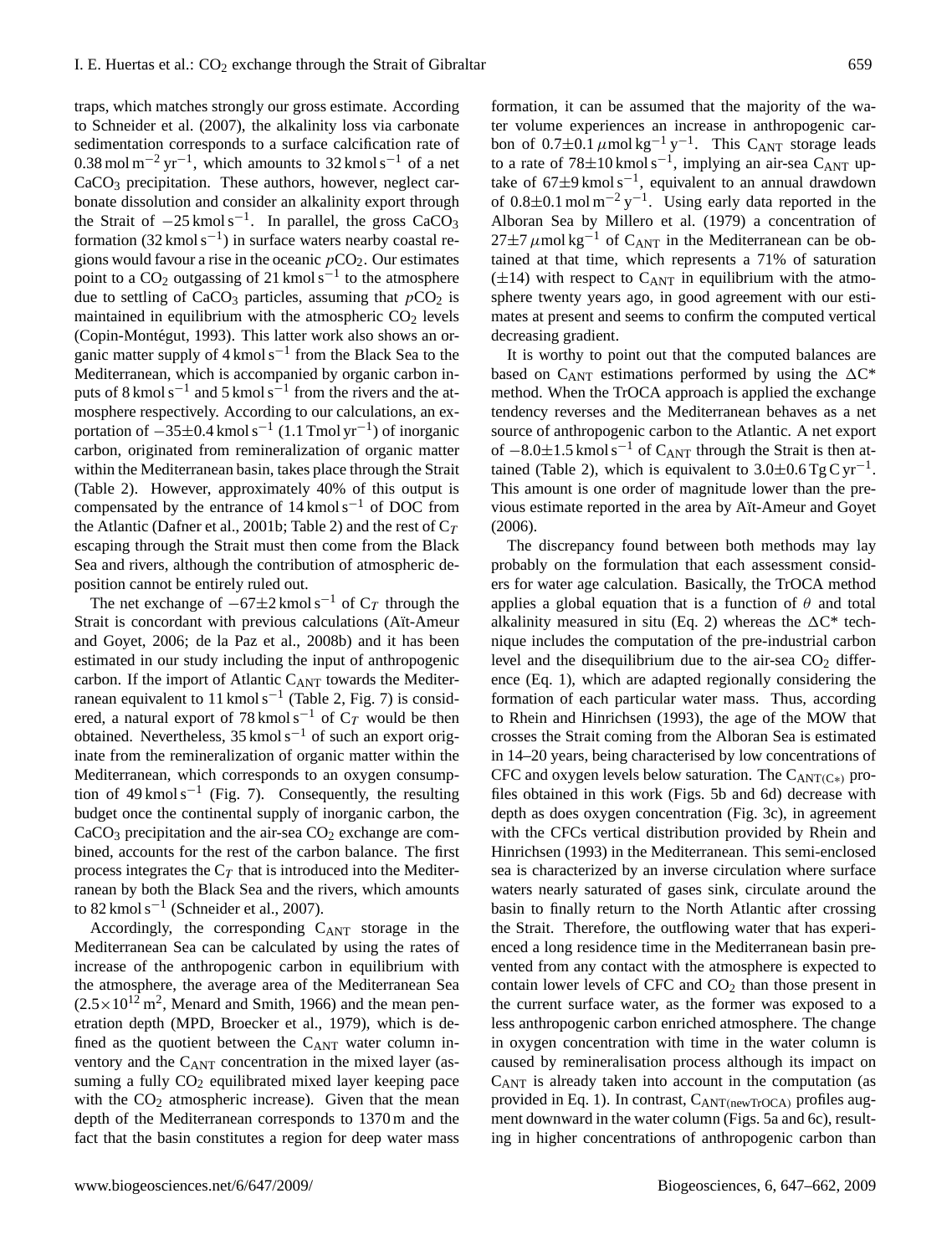the theoretical  $C_{\text{ANT}}$  content in saturation with the present atmospheric level. Therefore, the vertical gradient of CANT should not be expected to rise with depth, as that would turn in reaching a superior concentration than that contained in water recently equilibrated with the atmosphere. An adaptation of the TrOCA approach to the Mediterranean water residence time would possibly fade the discrepancy detected, as the tracer was originally defined and evaluated from deep waters in the open ocean and therefore it is not reliable for marginal seas, coastal regions or surface waters.

Until now, the export of inorganic carbon from the Mediterranean Sea through the Strait of Gibraltar was assumed to contribute significantly to  $C_{ANT}$  enrichment in the North Atlantic (Álvarez et al., 2005; Aït-Ameur and Goyet, 2006). Our results support those prior observations and explicitly demonstrate that the exchange of both water masses through the Strait alleviates the accumulation of  $C_{ANT}$  in the Atlantic basin but this process exacerbates simultaneously CANT storage into the Mediterranean. Regardless of the approach used for  $C_{\text{ANT}}$  estimation, the data analysed and provided in our study indicate that the Mediterranean plays a fundamental role in the capture of anthropogenic carbon from the Atlantic, contributing to its storage in a dense layer which in the long term feeds back the deep circulation of the North Atlantic. Hence, the fact that the Mediterranean Sea gains CANT does not contradict its final function as an additional source of CANT within deeper Atlantic regions due to the downward entrainment (Ríos et al., 2001; Álvarez et al., 2005).

## **6 Conclusions**

The Strait of Gibraltar constitutes the only connection of the Mediterranean Sea with the Atlantic Ocean. Previous works have indicated the relevant role played by the Mediterranean in the global circulation of the Atlantic (Hetch et al., 1997; Serra and Ambar, 2002; Carton et al., 2002), in its biogeochemical inventory (Dafner et al., 2001a; Dafner et al., 2003) and in its carbon content (Aït-Ameur and Goyet, 2006; Alvarez et al., 2005). Results presented in our work highlight the significance of the Strait as a key area for evaluating the interactions between both oceanic regions, and particularly in the current context of global change. The extensive analysis performed using new data gathered in situ in conjunction with continuous measurements of the transport of the outflow of Mediterranean water through the Strait of Gibraltar provides a comprehensive view of the carbon exchange occurring in this area on annual basis. According to our estimates, a net export of inorganic carbon equivalent to 25±0.6 Tg C yr−<sup>1</sup> takes place from the Mediterranean Sea to the Atlantic Ocean whereas an annual flux of  $4.20\pm0.04$  Tg C<sub>ANT</sub> towards the Mediterranean basin can be detected. Our study also provides a net alkalinity output of  $16\pm0.6$  Tg C yr<sup>-1</sup> through the Strait. This work un-

derlines the necessity to maintain measurements of both water transport and carbon system parameters in the area with the aim to compute possible variations in the carbon inventories of the Atlantic and the Mediterranean. In this sense, the timeseries GIFT established in the frame of the CAR-BOOCEAN project constitutes a powerful tool for monitoring future changes expected to proceed in the biogeochemical cycles of both ocean regions in response to the anthropogenic pressure.

*Acknowledgements.* The excellent co-operation of the captains and the crews of *R/V Al Amir Moullay Abdellah* and *BO García del Cid* are gratefully acknowledged. We also thank María Ferrer-Marco, Aziz Agouzouk, Mónica Castaño and Manuel Arjonilla for collection and measurement of the samples and Gabriel Navarro for helpful discussions. Soukaina Zizah kindly assisted in project management. Funding for this work was provided by the CAR-BOOCEAN IP of the European Commission (511176GOCE), by the Spanish Ministry of Education and Sciences (CTM2006- 26206-E/MAR and CTM2006-27116-E/MAR) and by Xunta de Galicia (PGIDIT05PXIC40203PM). JGL and ASR acknowledge the financial support of the Spanish Ministry of Education and Science through projects REN2003-01618/MAR and CTM2006- 02326/MAR in whose frame the ES monitoring station is presently collecting data. Authors thank the comments of three anonymous reviewers that contributed to improve the manuscript.

#### **References**

- Aït-Ameur, N. and Goyet, C.: Distribution and transport of natural and anthropogenic  $CO<sub>2</sub>$  in the Gulf of Cádiz, Deep-Sea Res. II, 53, 1329–1343, 2006.
- Alvarez, M., Pérez, F. F., Shoosmith, D. R., and Bryden, H. L.: Unaccounted role of Mediterranean Water in the drawdown of anthropogenic carbon, J. Geophys. Res., 110, C09S03, doi:10.1029/2004JC002633, 2005.
- Anderson, L. A. and Sarmiento, J. L.: Redfield ratios of remineralization determined by nutrient data analysis, Global Biogeochem. Cy., 8, 65–80, 1994.
- Armi, L. and Farmer, D. M.: The flow of Mediterranean water through the Strait of Gibraltar, Progr. Oceanog., 21, 1–105, 1988.
- Basheck, B., Send, U., García-Lafuente, J., and Candela, J.: Transport estimates in the Strait of Gibraltar with a tidal inverse model, J. Geophys. Res., 106(C12), 31033–31044, 2001.
- Béthoux, J. P.: Budgets of the Mediterranean Sea, their dependence on the local climate and on the characteristics of the Atlantic waters, Oceanol. Acta, 2, 157–163, 1979.
- Bethoux, J. P., El Boukhary, M. S., Ruiz-Pino, D., Morin, P., and ´ Copin-Montégut, C.: Nutrient, oxygen and carbon ratios,  $CO<sub>2</sub>$ sequestration and anthropogenic forcing in the Mediterranean Sea, in: The Handbooks of Environmental Chemistry, Part K, Springer-Verlag, Berlin-Heidelberg, Germany, 67–86, 2005.
- Berelson, W. M., Balch, W. M., Najjar, R., Feely, R. A., Sabine, C., and Lee, K.: Relating estimates of  $CaCO<sub>3</sub>$  production, export, and dissolution in the water column to measurements of  $CaCO<sub>3</sub>$  rain into sediment traps and dissolution on the sea floor: A revised global carbonate budget, Global Biogeochem. Cy., 21, GB1024, doi:10.1029/2006GB002803, 2007.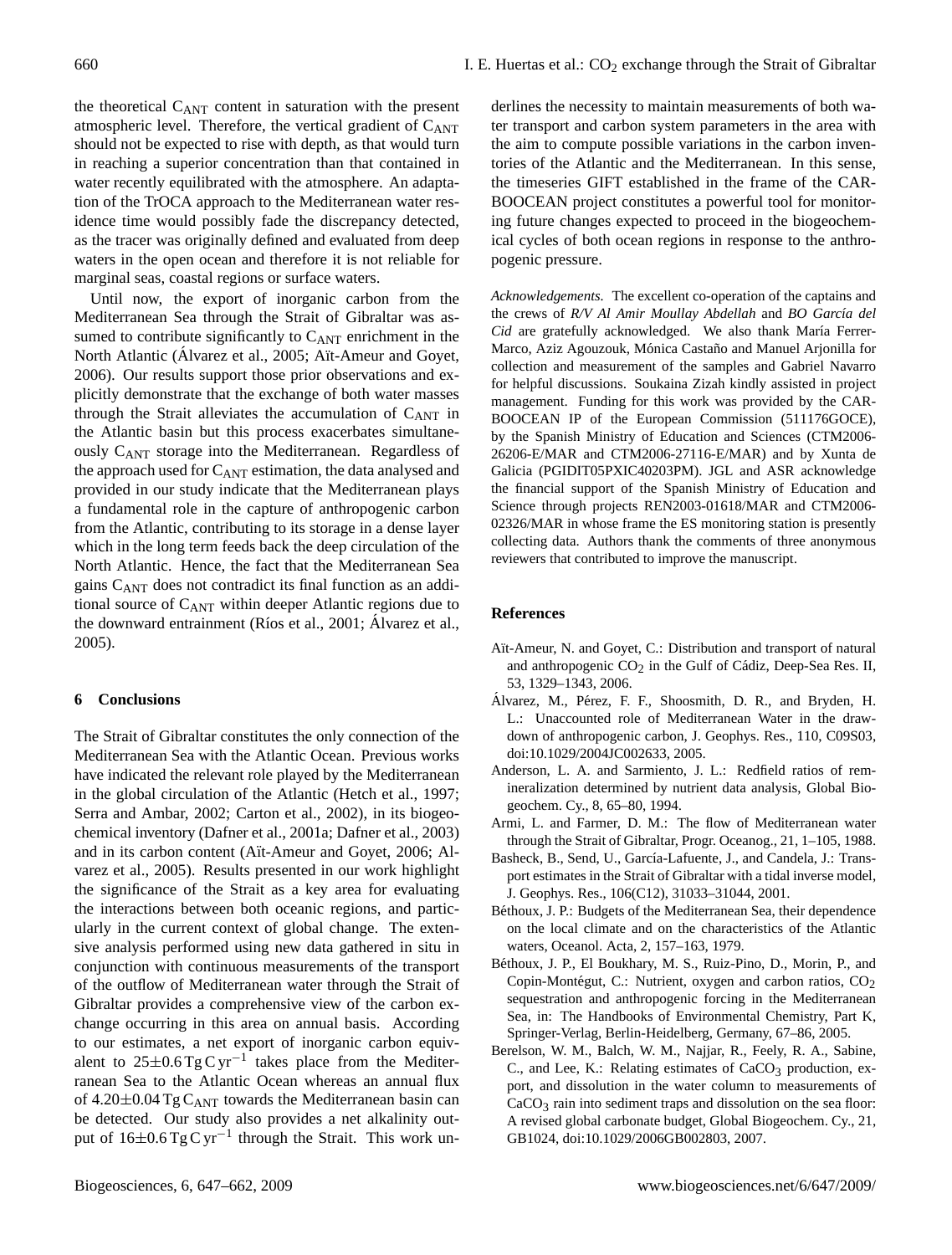- Borges, A. V., Schiettecatte, L. S., Abril, B., Delille, B., and Gazeau, F.: Carbon dioxide in European coastal waters, Est. Coast. Shelf Sci., 70, 375–387, 2006.
- Bray, N. A., Ochoa, J., and Kinder, T. H.: The role of the interface in exchange through the Strait of Gibraltar, J. Geophys. Res., 100, 10755–10776, 1995.
- Brewer, P. G.: Direct observations of the oceanic  $CO<sub>2</sub>$  increase, Geophys. Res. Lett., 5, 997–1000, 1978.
- Broecker, W. S. and Peng, T.-H.(Eds.): Tracers in the Sea, Columbia University, Eldigio Press, New York, USA, 690 pp., 1982.
- Broecker, W. S., Takahashi, T., Simpson, H. J., and Peng, T. H.: Fate of fossil fuel carbon dioxide and the global carbon budget, Science, 206, 409, doi:10.1126/science.206.4417.409, 1979.
- Bruno, M., Alonso, J. J., Cózar, A., Vidal, J., Echevarría, F., Ruiz, J., and Ruiz-Cañavate, A.: The boiling water phenomena at Camarinal sill, the Strait of Gibraltar, Deep-Sea Res. II, 49, 4097– 4113, 2002.
- Bryden, H., Candela, J., and Kinder, T.: Exchange through the Strait of Gibraltar, Prog. Oceanog., 33, 201–248, 1994.
- Candela, J., Winant, C. D., and Bryden, H. L.: Meteorological forced subinertial flows through the Strait of Gibraltar, J. Geophys. Res., 94, 12667–12679, 1989.
- Carton, X., Chérubin, L., Paillet, L., Morel, Y., Serpette, A., and Le Cann, B.: Meddy coupling with a deep cyclone in the Gulf of Cádiz, J. Mar. Sys., 32, 13-42, 2002.
- Chen, C. T. and Millero, F. J.: Gradual increase of oceanic carbon dioxide, Nature, 277, 205–206, 1979.
- Clayton, T. D. and Byrne, R. H.: Spectrophotometric seawater pH measurements: total hydrogen ion concentration scale calibration of m-cresol purple and at sea results, Deep-Sea Res., 42, 411–429, 1993.
- Copin-Montégut, C.: Alkalinity and carbon budget in the Mediterranean Sea, Global Biogeochem. Cy., 7(4), 915–925, 1993.
- Copin-Montégut, C. and Begovic, M.: Distributions of carbonate properties and oxygen along the water column (0–2000 m) in the central part of the NW Mediterranean Sea (Dyfamed site): influence of winter vertical mixing on air–sea  $CO<sub>2</sub>$  and  $O<sub>2</sub>$  exchanges, Deep-Sea Res. II, 49, 2049–2066, 2002.
- Criado-Aldeanueva, F., García-Lafuente, J., Vargas, J. M., Del Río, J., Vázquez, A., Reul, A., and Sánchez, A.: Distribution and circulation of water masses in the Gulf of Cádiz from in situ observations, Deep-Sea Res. II, 53, 1144-1160, 2006.
- Dafner, E. V., González-Dávila, M., Santana-Casiano, J. M., and Sempéré, R.: Total organic and inorganic carbon exchange through the Strait of Gibraltar in September 1997, Deep-Sea Res. I, 48, 1217–1235, 2001a.
- Dafner, E. V., Sempéré, R., and Bryden, H. L.: Total organic carbon distribution and budget through the Strait of Gibraltar in April 1998, Mar. Chem., 73, 223–252, 2001b.
- Dafner, E. V., Boscolo, R., Bryden, H. L.: The N:Si:P molar ratio in the Strait of Gibraltar, Geophys. Res. Lett., 30(10), 1506, doi:10.1029/2002GL016274, 2003.
- De la Paz, M., Debelius, B., Macías, D., Gómez-Parra, A., and Forja, J.: Inorganic carbon dynamic and the influence of tidal mixing processes on the Strait of Gibraltar (SW Spain), Cont. Shelf Res., 38, 1827–1837, doi:10.1016/j.csr.2008.04.012, 2008a.
- De la Paz, M., Gómez-Parra, A. and Forja, J.: Seasonal variability

of surface fCO<sub>2</sub> in the Strait of Gibraltar (SW Spain), Aquat. Sci., doi:10.1007/s00027-008-8060-y,in press, 2008b.

- Del Valls, T. A. and Dickson, A. G.: The pH of buffers based on 2 amino-2 hydroxymethyl-1,3-propanediol ("tris") in synthetic sea water, Deep-Sea Res. I, 45, 1541–1554, 1998.
- Dickson, A. G. and Millero, F. J.: A comparison of the equilibrium constants for the dissociation of carbonic acid in seawater media, Deep-Sea Res. I 34, 1733–1743, 1987.
- D'Ortenzio, F., Antoine, D., and Marullo, S.: Satellite-driven modeling of the upper ocean mixed layer and air-sea  $CO<sub>2</sub>$  flux in the Mediterranean Sea, Deep-Sea Res. I, 55, 405–434, 2008.
- Frankingnoulle, M., De Caluwe, M., and Bouquegneau, M.: Utilisation de l'alcalinité totale comme traccur de masses d'eau, Bull. Soc. Roy. Sci. Liege, 2, 105–111, 1990.
- García-Lafuente, J., Álvarez- Fanjul, E., Vargas, J. M., and Ratsimandresy, A. W.: Subinertial variability in the flow through the Strait of Gibraltar, J. Geophys. Res., 107 (C10), 3168, doi:10.1029/2001JC001104, 2002.
- García-Lafuente, J., Sánchez-Román, A., Díaz del Río, G., Sannino, G., and Sánchez-Garrido, J. C.: Recent observations of seasonal variability of the Mediterranean outflow in the Strait of Gibraltar, J. Geophys. Res., 112, C10005, doi:10.1029/2006JC003992, 2007.
- Gascard, J. C. and Richez, C.: Water masses and circulation in the western Alboran Sea and in the Strait of Gibraltar, Prog. Oceanog., 15, 157–216, 1985.
- Gómez, F.: The role of the exchanges trough the Strait of Gibraltar on the budget of elements in the Western Mediterranean Sea: consequences of human-induced modifications, Mar. Poll. Bull., 46, 685–694, 2003.
- González-Dávila, M., Santana-Casiano, J. M., and Dafner, E. V.: Winter mesoscale variations of carbonate system parameters and estimates of  $CO<sub>2</sub>$  fluxes in the Gulf of Cádiz, northeast Atlantic Ocean (February 1998), J. Geophys. Res., 108(C11), 3344, doi:10.1029/2001JC001243, 2003.
- Gruber, N., Sarmiento, J. L., and Stocker, T. F.: An improved method for detecting anthropogenic  $CO<sub>2</sub>$  in the oceans, Global Biogeochem. Cy., 10, 809–837, 1996.
- Guimerans, V., Cañavate, R., and Palma, R.: Contribution to the knowledge of the Gibraltar sill, in: Seminario Sobre la Oceanografia Física del Estrecho de Gibraltar, Madrid, Spain, 24–28 October 1988, 83, 1988.
- Hall, T. M., Haine, T. W. N., and Waugh, D. W.: Inferring the concentration of anthropogenic carbon in the ocean from tracers, Global Biogeochem. Cy., 16(4), 1131, doi:10.1029/2001GB001835, 2002.
- IPCC: Summary for Policymakers, in: Climate Change 2007: Impacts, Adaptation and Vulnerability. Contribution of Working Group II to the Fourth Assessment Report of the Intergovernmental Panel on Climate Change, Cambridge University Press, Cambridge, UK, 7–22, 2007.
- Hecht, M. W., Holland, W., Artale, V., and Pinardi, N.: North Atlantic Model Sensitivity to Mediterranean Waters, in: Assessing Climate Change: Results from the Model Evaluation Consortium for Climate Assessment, edited by: Howe, W. and Henderson-Sellers, A., Gordon & Breach Science Publishers, Sydney, 169– 191, Australia, 1997.
- Key, R. M., Kozyer A., Sabine, C. L., Lee, K., Wanninkhof, R., and co-authors: A global ocean carbon climatology: results from